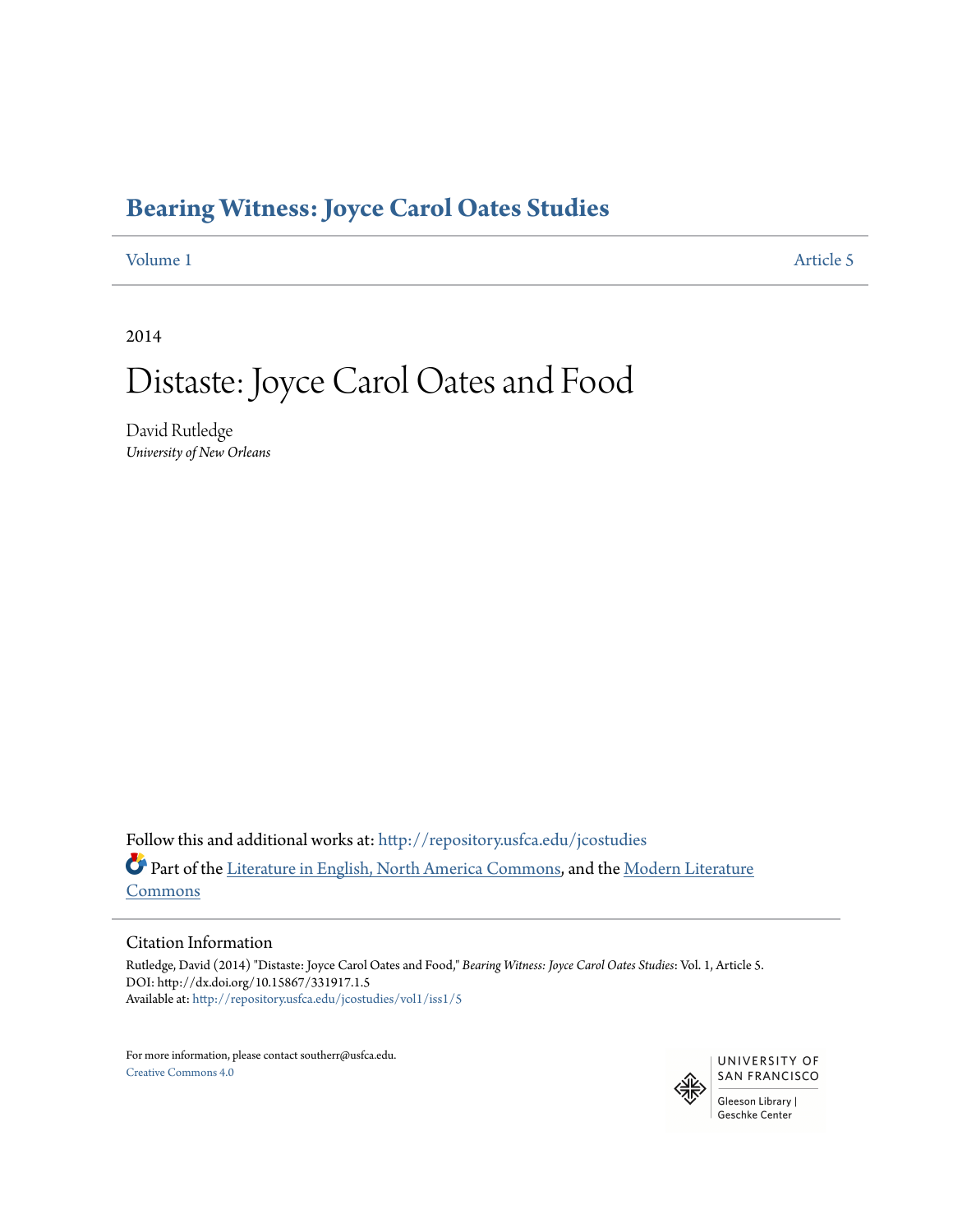# Distaste: Joyce Carol Oates and Food

*University of New Orleans* David Rutledge

 $\longrightarrow$ 

*Here I am—food. But I won't nourish you.* —Joyce Carol Oates, "What Then, My Life?"

## **Introduction**

In the essay "Writer's Hunger: Food as Metaphor," Joyce Carol Oates looks briefly at a number of authors for whom food is significant. She mentions "food as sheer sensuality" in Henry Fielding's art, "the claustrophobic holiday dinner" in James Joyce's "The Dead," and Charles Dickens's descriptions of "many-coursed Victorian dinners of stupefying-excess," among others. Although she does not go into depth as to the meaning of food for these authors, she points towards the importance of food: "In literature, eating and not eating are always symbolic. Food always 'means' something other than mere food." This sense of the meaning of food extends into her art.

In Oates's writing, the human relationship with food tends to be unhealthy. There is overindulgence and self-starvation; there are orgies of food and a corresponding sense of nausea and vomiting. These are depictions of American appetites. In her portrayals of the unhealthy interactions of food and people, Oates provides a critique of American consumer culture. In addition, her characters often use food—a plethora of food—to attempt to fill a spiritual emptiness.

In her essay "Food Mysteries," she mentions "Our ancestor's curious conviction that *God cares what we eat, and when, and how prepared*" (32, italics in the original). The ways in which people eat and prepare food can reveal something about their spiritual nature or spiritual depth (or lack thereof). We are not what we eat; we are *how* we eat.

For Oates, food is both metaphor and a deeply significant part of how people respond to their worlds. She writes, "A hypothesis: Civilization is the multiplicity of strategies, dazzling as precious gems inlaid in a golden crown, to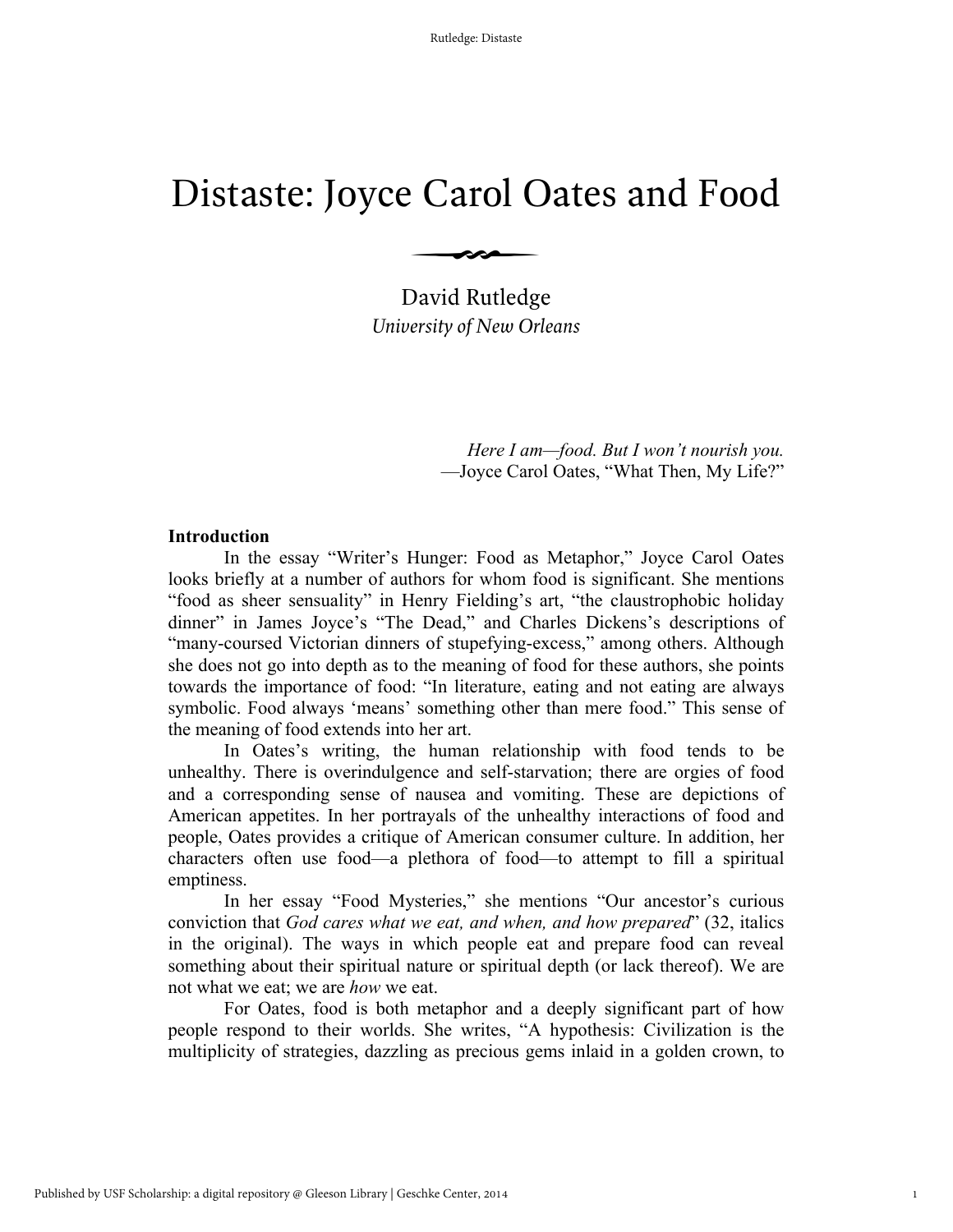obscure from human beings the sound of, the terrible meaning of, their jaws grinding" ("Food Mysteries" 25). In *Wonderland*, she writes of the Pedersen family, "The lips parted, the mouth opened, something was inserted into the opening, then the jaws began their centuries of instinct, raw instinct, and the food was moistened, ground into pulp, swallowed" (118). For the Pedersens, eating is the instinctual insertion of a raw "something" into an open mouth.

Oates elaborates on her hypothesis that civilization is a series of strategies to distract us from the raw truth of our grinding jaws: "The meaning of man's place in the food cycle that, by way of our imaginations, we had imagined might not apply to *us*" ("Food Mysteries" 25). Our ultimate animal nature, our need for food, belies the "dazzling" distractions of civilization, exhibiting the primal in the midst of our refinements.

# *Expensive People***: This Peculiar Hollowness**

Food is a central significance to the narrator of *Expensive People*. As he is telling his story, he is overeating to the point where food has overwhelmed his sense of self. The narrator, Richard Everett, describes his overindulgences: "I have to fight back an impulse to type out a list of the things I ate this evening, so you can judge for yourself the depth of my degradation . . . Wong's Chop Suey in the can . . . Teutonic Stewed Tomatoes, and canned spaghetti, crumbly cookies, greasy potato chips" (209-210). His inability to control his intake is a sign of his "degradation." His disgust toward his sense of food reflects a disgust with himself. His desire to reveal his degradation to the reader borders on pornographic.

He is aware, though, that this uncontrolled intake reflects his culture, mentioning "the bottles and bottles of all those beverages you see tanned teenagers holding aloft in advertisements, the meat, the potatoes, the gravy, the lobster, the shrimp, the chicken (fried, baked, stewed, barbecued, diced, quartered, fricasseed) . . ." (210). Somehow a simple list of food items and methods for preparing a chicken convey the unhealthy American obsession with food. The narrator states that the list conveys "not simply a sense of my sinking into a slough of food but an idea of social conditions as well" (210). It is the American social environment, at least in part, that has caused Richard Everett to wallow in a world of meat, potatoes, gravy, and so on.

There is an emptiness at the core of the culture and the characters. His mother is named Nada. Susana Araújo writes, "Richard's writing is accompanied by his compulsive eating. This is an attempt to fill an emptiness created by and around the figure of his mother, known by the name of Nadia Romanov, whom Richard calls 'Nada'" (402). John Knowles's 1968 review of the book in *The New York Times* is entitled "Nada at the Core." With this reading, the excesses of food are not only critiques of American food culture, but also of an American absence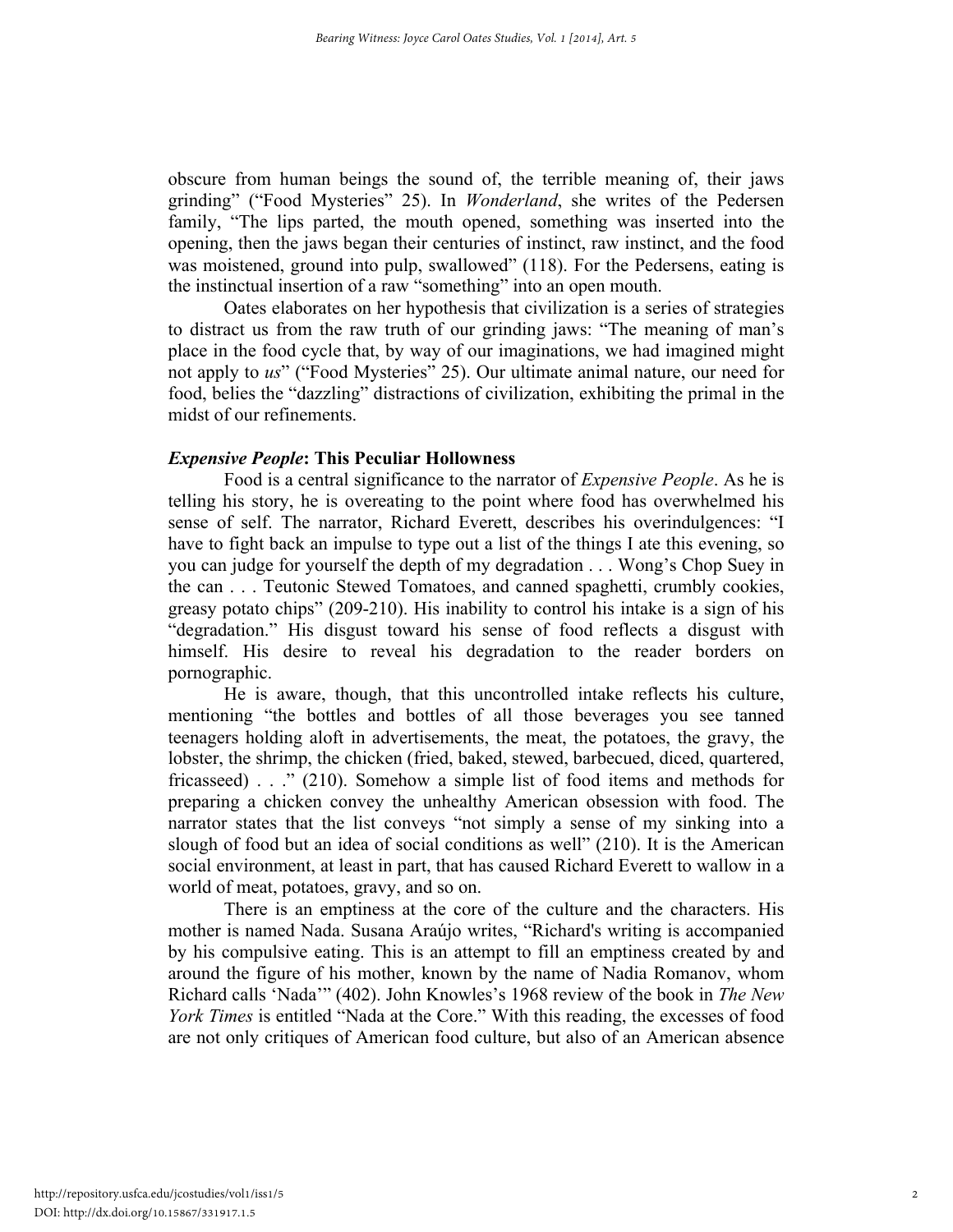of values that nourish the soul. Mary Allen writes, "There are a great many fat people in Oates's fiction, fat often as a result of efforts to fill up the empty self" (64). There is a hunger to fill in that empty self, a hunger that can never be fulfilled with food. Still, the characters continue the attempt, filling themselves with food without realizing something else is needed to complete their hollow selves.

There is also a core of violence in this narrator and in the culture depicted. Food is connected to this violence, from the "steaks pierced through their bloody hearts on silver sticks" (20) to the uncle who "committed suicide by overeating. He decided to kill himself by forcing food down his throat and into his bursting stomach, eating his way through a roomful of food" (27). Oates often portrays overconsumption as something typically American and typically grotesque. In this novel, though, the overconsumption overtakes the individuals, eradicating or dominating their identities. Eating food is portrayed as something that makes us less than human: "It occurred to me then that music was like eating, and both of them were like sleep: something to do that drew you into it, hadn't anything to do with you as a person" (116). Food can overtake and obliterate a person. What we eat becomes who we are. Hunger becomes us: "Have I ever mentioned how Nada ate? She ate as if she expected a disembodied hand suddenly to pull her plate away from her, and if it had she would have continued eating, leaning over the table until she could no longer reach the plate" (65). Hunger overtakes us to the point where there is little left other than hunger.

It is not only meat that is included in this grotesquerie of food. Oates is not merely commenting on the American intake of animal flesh. We also see "sweet, ghastly sweet, little pickles—baby midget gherkins he'd eat by the handful, chomping and chomping his way with his big teeth" (20). All kinds of intake are portrayed as "ghastly," even eating cereal: "I had cereal: it looked and tasted like wood shavings from Father's workbench. I poured milk on it" (219). Food is never represented as pleasurable or healthy in this novel.

One chapter of *Expensive People* includes snippets of some reviews of Richard Everett's memoir *Expensive People*. Among the reviews is one by "Stuart Hingham, a famous critic" who focuses on "the crude oral fantasies of one Richard Everett" (123). In this critic's Freudian reading of the food imagery of Everett's book, food represents sex: "Sex is metamorphosed into the more immediate, more salivating form of food, so that it can be taken legally and morally through the mouth." Hingham then criticizes Everett for not writing this theme adequately. That is, Hingham imposes a reading on the text, then criticizes the text for not living up to that reading. He writes, "Author Everett . . . failed to make the best use of his oral theme by his crudity of material. He should have had the crazy young hero gobble down hotdogs, ice-cream cones, ladyfingers, all-day suckers" (124). Clearly, Stuart Hingham sees something potentially sexual in "all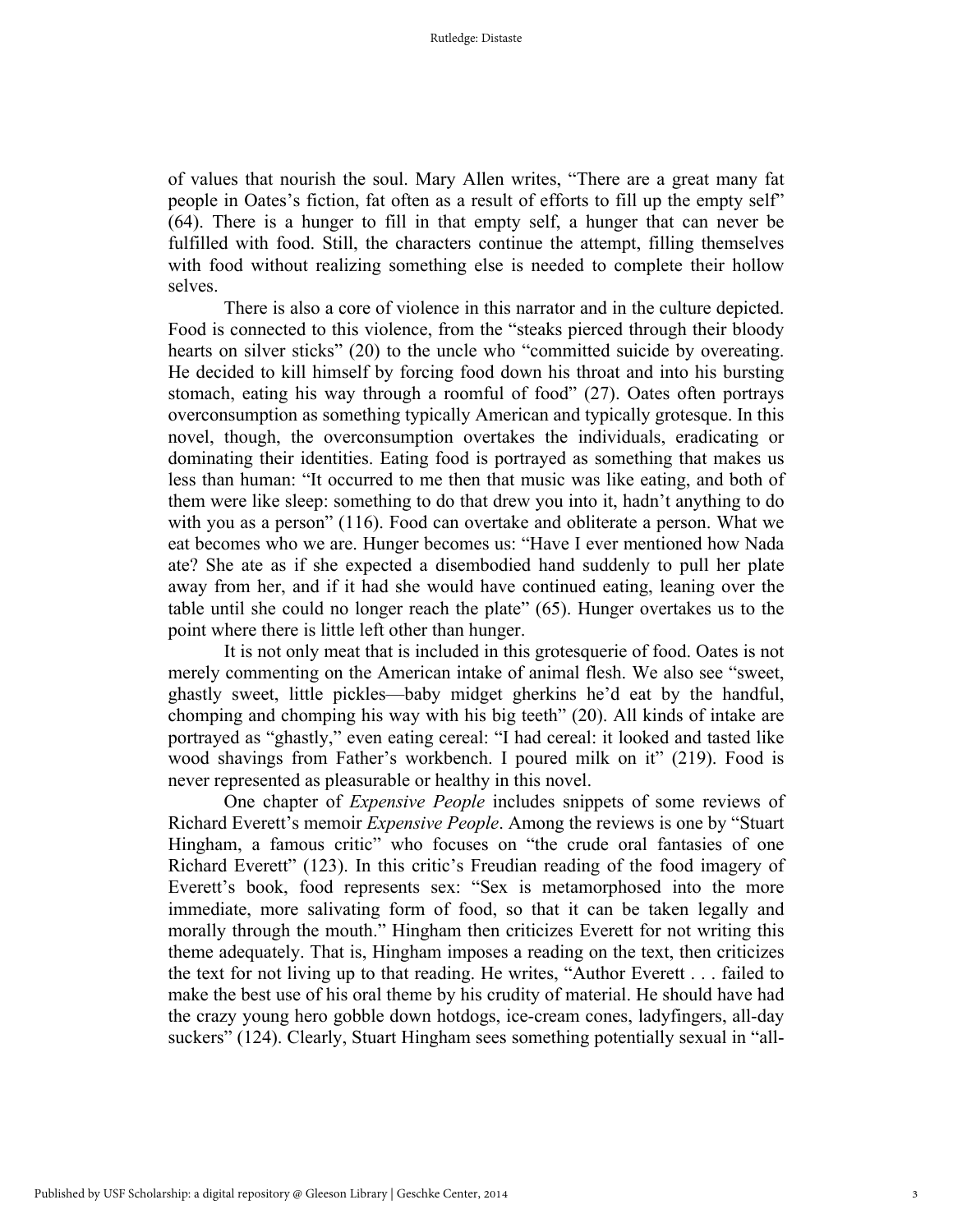day suckers." Thus Oates includes a parodic reading of the food theme of Everett's fictional book, while drawing attention to the centrality of food in her book. There appears to be a pun in the word crudity/crudité; I also wonder about the "ham" at the end of the critic's name.

Oates finally discredits this Hingham's interpretive skills by having him state that Nabokov is the type of author who can achieve the "Freudian responses of the sort that make Great Literature." Nabokov was actually a great critic of Freud, as shown by a number of scholars, including Stephen Blackwell in his nicely titled "Nabokov's Wiener-schnitzel Dreams: *Despair* and Anti-Freudian Poetics." Thus, the inclusion of this fictional critic's opinion on the food of *Expensive People* is a misreading in a number of ways. Rather than a Freudian fantasy, this world full of food may represent "this peculiar hollowness inside me that I had to fill," as Everett states.

Coinciding with this overconsumption is a sense of nausea and vomiting. This reaction to food is also a violent obliteration of one's self: "I was vomiting over everything, summoning up from my depths the most vile streams of fluid" (100). Well-read Richard refers to "the story of the old grouch Juvenal" who "vomited as he ate" (176). This topic adds to the unnatural interaction of humans and their food, which in itself makes the characters seem less-than-comfortable with being human. As the good critic Stuart Hingham states: "the novel is also filled with vomit" (123).

In an afterword to this novel, written in 1990, Oates describes *Expensive People* and two other novels of this time period, *them* and *Wonderland*, as "critiques of America—American culture, American values, American dreams" (239). It is not simply the unhealthy relationship with food that is on display in this novel. It is the American trait of overconsumption, of consumption to the point of self-destruction. Suicide by food, eating to the point where one's identity is erased, vomit, nausea—all of these elements of *Expensive People* point to an unnatural American obsession with hunger and consumption, an unnatural attempt to fill an unacknowledged void.

Although not much has been written about Oates's depictions of food, Hilde Bruch, a prominent psychotherapist and theorist of eating disorders, recognized the significance of food in a couple of Oates's novels. In *Eating Disorders: Obesity, Anorexia Nervosa, and the Person Within*, Bruch argues that Oates depicts eating disorders in *Expensive People* and *them* as personal, rather than social, concerns: "That the individual emotional experiences, not social conditions, are involved in the development of obesity, is described with brilliant psychological awareness in two novels by Joyce Carol Oates" (22). Bruch compares Everett's overeating in response to emotional trauma to Maureen's obesity and anorexia in *them*. Bruch provides the following quote from *them*, depicting the obesity phase: "Maureen lying in bed, forever lying in bed and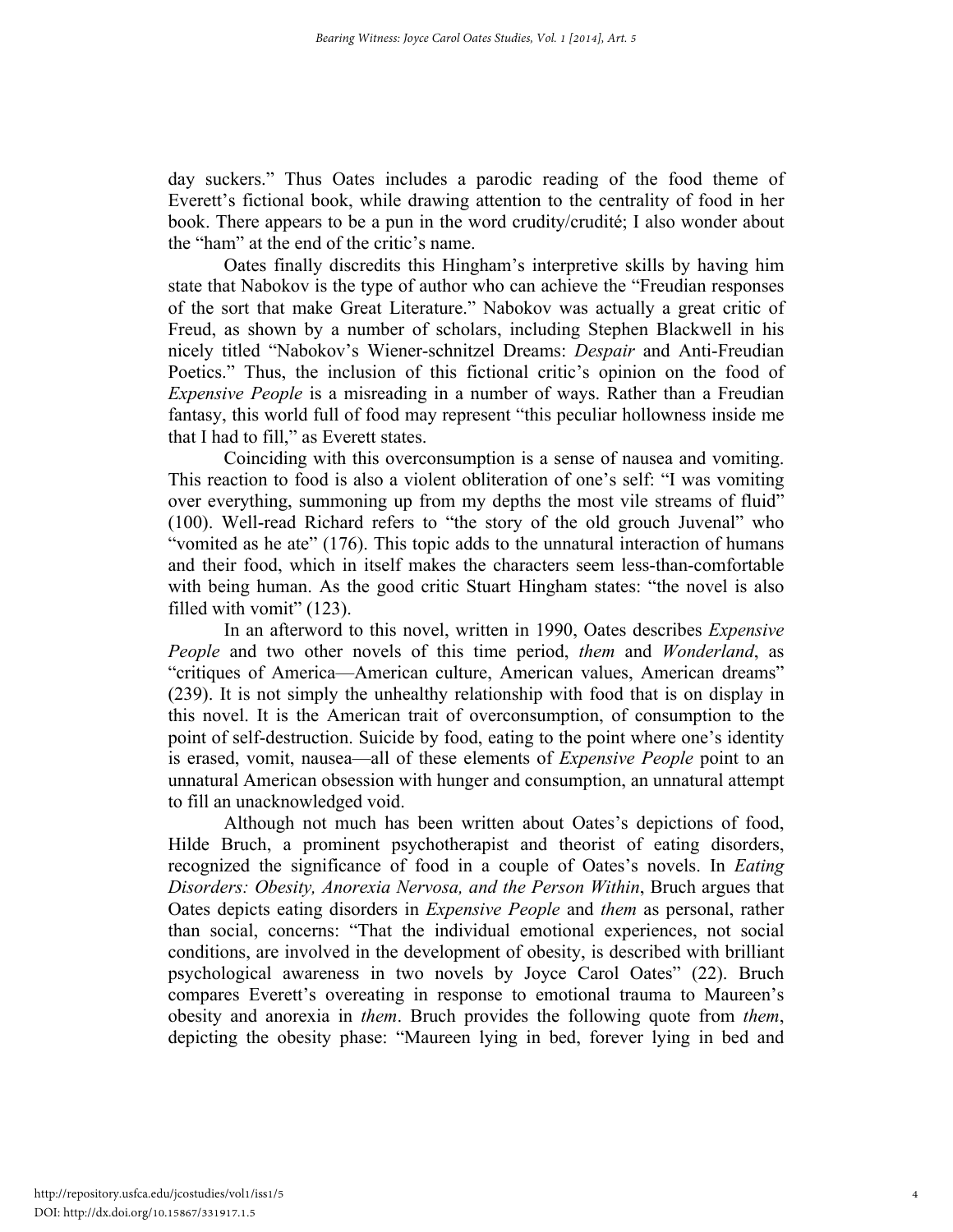stuffing her face with coffee cake and cookies and whatever sweet crap Loretta gave her." Bruch provides this quote showing Maureen's phase of radical weight loss: "I liked to fast, to make up for the days I ate so much, so I got dizzy sometimes at night . . . I liked to feel my stomach ache with hunger, knowing I was hungry and not filled up, not fat anymore." Bruch is also the author of *The Golden Cage: The Enigma of Anorexia Nervosa*. Her assessment of Oates's "brilliant psychological awareness" is an early recognition of this theme, although I disagree with her point that the "social conditions" are not part of the problem.

Janet Polivy and C. Peter Herman, in the article, "The Causes of Eating Disorders," write,

> The consensual approach to integrating various factors that contribute to ED's [eating disorders] is the "biopsychosocial" model. This model has the advantage of taking into account all sorts of factors—ranging from the broadly cultural to the narrowly biological, with stops along the way for familial, social, cognitive, learning, personality, and other factors . . . (191)

The causes of any eating disorder are multiple and vary with each individual. This is true for literary eating disorders as well, at least for those depicted by Joyce Carol Oates. Oates's eating disorders are produced by a combination of social conditions and personal reactions. Richard Everett's obsession with food may be a commentary on American attitudes toward eating and consuming, as Oates suggests, but it is also a specific portrayal of an individual. Everett has, as he states, a "peculiar hollowness." Ultimately, it is not an either-or question as to whether Oates's characters overeat (or undereat) as a reflection of their culture or for "peculiar" psychological responses. It can be both.

The penultimate paragraph of the novel emphasizes the topic of food, once again listing an excess of food items—"eight bananas, just flecked with brown and therefore ready to be guzzled, and as soon as you turn your back I will begin" (236). The narrator assures us that when the book is finished, one paragraph further on, the consumption will continue. Of course, it is not only bananas: "I have sauces and jams which I will pour over those pieces of bread and those cookies." Among other items, he mentions "the pliant cool sanity of lettuce!" He finds his "sanity" within his food or, at least, he feels a need for some sort of external sanity and he hopes food will fulfill that need. Again, it is about the peculiar emptiness of the narrator: "All I ask is the strength to fill the emptiness inside me, to stuff it once and for all!" His peculiarly American emptiness will not, of course, ultimately be satiated by the endless supply of food.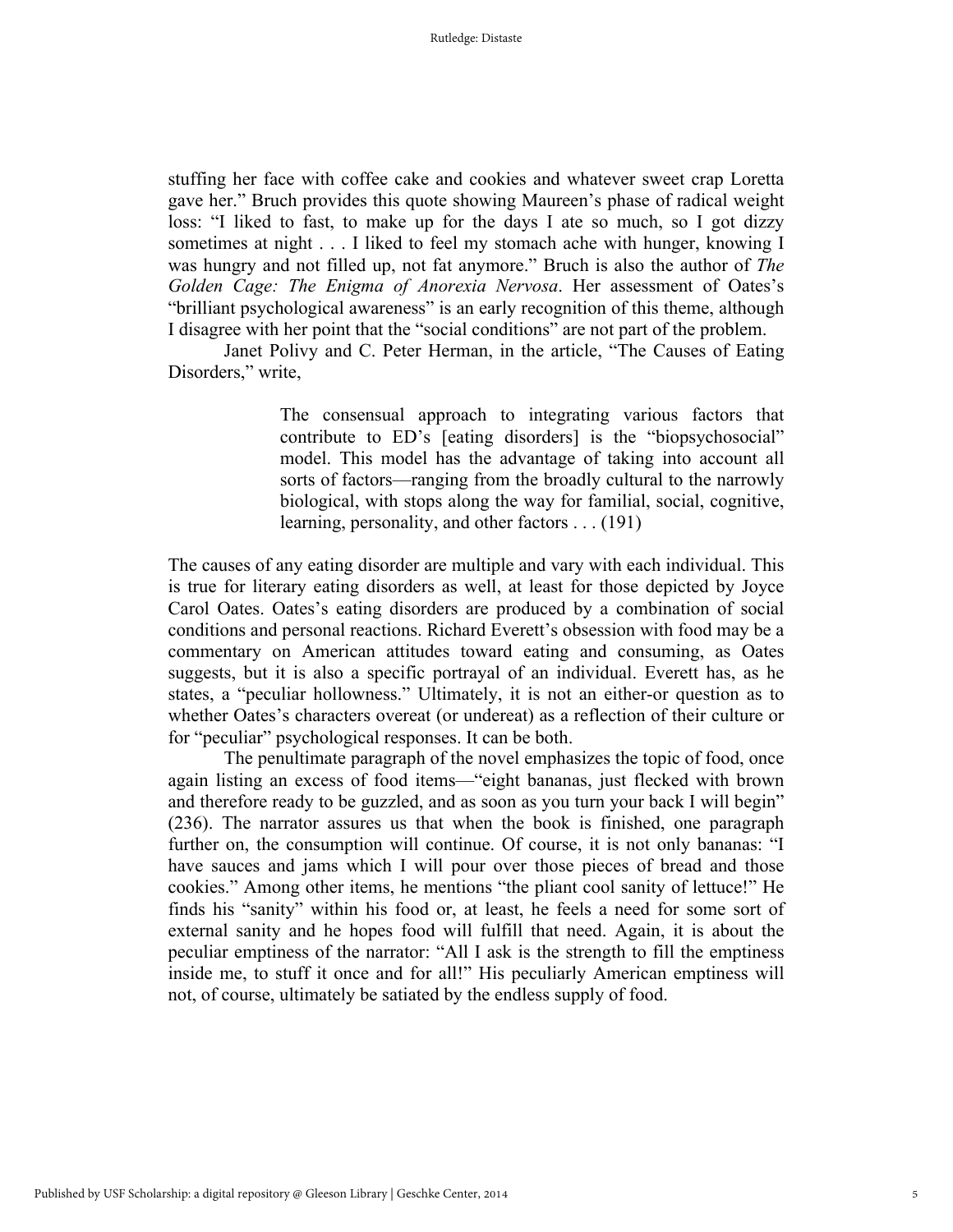# *Wonderland***: Oatesian Overeaters**

In her afterword to *Wonderland*, Oates describes this as "obviously the most bizarre and obsessive" of her early novels (479). One of those obsessions is food. As with *Expensive People*, this novel includes a satire of American gluttony, specifically, suburban gluttony. Among the ways in which Oates develops this satire is by showing that the most religious of holidays, Christmas, is all about food: "He had never understood Christmas before. The house was filled with the smells of Christmas food—roasting turkeys, roasting ham, baking pies, Christmas cookies, Christmas candy. Christmas dinner itself lasted for many hours" (106). This is from the perspective of Jesse, an orphan who has been adopted into a wealthy suburban home. The repetition of the word "Christmas" in association with specific foods—"Christmas cookies, Christmas candies" effectively turns the word into an adjective, a descriptive word for a variety of seasonal foods. Suburban America turns the birth of Christ into a ritual of gluttony.

Food in this novel not only lasts "for many hours," it lasts for many pages. Mindless indulgence is the method of American eating habits. Repetition renders the intake of food meaningless, or at least unconnected to nutrition or pleasure: "food, bowls of food, food wrapped carefully in waxed paper" (108). The intake never ends, and Oates makes sure to account for every morsel:

> They had warmed up turkey and gravy and dressing; warmed-up ham; several loaves of good rye bread; whipped potatoes; and omelettes stuffed with mushrooms and chunks of ham . . . And slabs of leftover apple pie and minced meat pie . . . and en entire orange chiffon cake. (108)

This is Christmas dinner for the Pedersen family, where the celebration is an orgy of food.

Oates often uses holiday time as the setting for her commentary on American intake of food. In the short story "Thanksgiving," Oates takes this holiday obsession with food and distorts it into a nightmare. That story seems to be about post-apocalyptic holiday shopping, where a father and daughter fight through a destroyed supermarket to find what they need for Thanksgiving dinner:

> We had to get potatoes to be mashed, and yams to be baked, and cranberries for the sauce, and a pumpkin for the pie, and apples for applesauce; we had to get carrots, lima beans, celery . . . but the best heads of lettuce I could find were wilted and brown and looked as if insects had been chewing on them." (225, ellipsis in the original)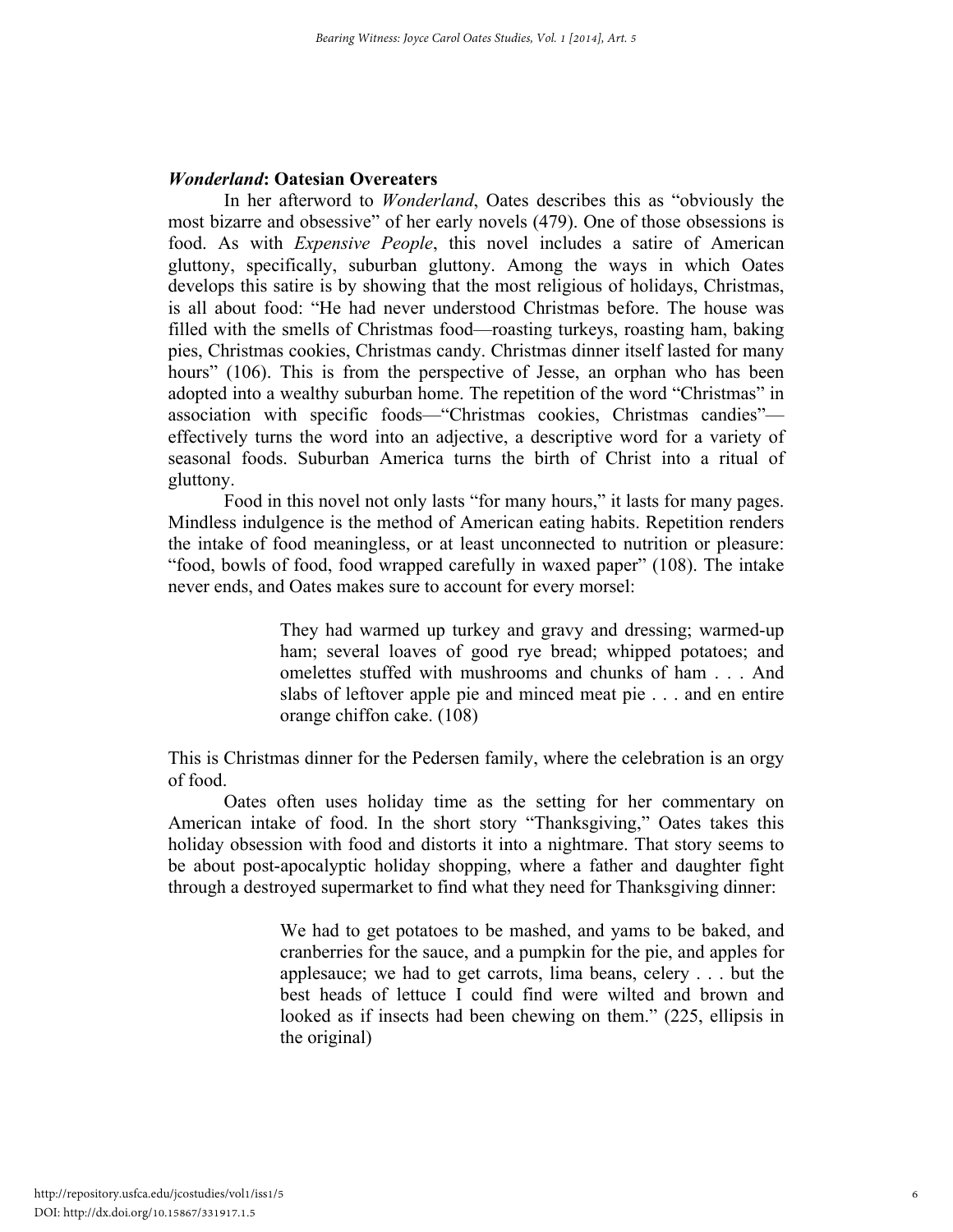All sorts of food is spoiled or chewed upon in this story, but the theme is the same as in *Wonderland*: the obsession with excess food represents a distortion of the soul, a distorted culture. The need for food is obsessive and mindless.

The fact that this intake is mindless is expressed perfectly in this depiction of a dropped jelly bean or "something" in *Wonderland*:

> Frederich was just now taking out a handkerchief from his pocket, and along with the handkerchief something flew out and hit the carpet—it looked like a black, lint-covered piece of something, maybe a jellybean—and, stooping sluggishly, Frederich picked it up and popped it into his mouth mechanically, as if he hadn't known exactly what he was doing." (109)

American food habits are as mindless as a machine made for eating. It does not matter what one is eating: a lint-covered, black something is as edible as anything. Calvin Bedient writes that the purpose of such intake is "to fill the place where . . . love should have been" (125).

For quite a few characters in this novel, food overtakes their identity and transforms them:

> Jesse saw how this Mary Shirer was transformed gradually into Mrs. Pedersen—heavier hips, arms, a face that grew rounder, that grew almost round, a bosom that suddenly billowed out, the breasts like sacks of something soft and protruding, the upper arms fleshing out like sausages, the whole body thickening, growing outward like the trunk of a giant tree . . . (110)

It takes an expansive sentence to capture the expansion of Mary Shirer into the mother of the Pedersen family. If those sausage-arms are not enough to make it clear that food is responsible for this growth, the next sentence offers more to eat: "One recent photograph was of Mrs. Pedersen standing—perhaps half riding behind a large table piled with baked goods for a bazaar at the church, pies and cakes and tarts and brownies and cookies, baked goods piled everywhere on the table" (110-111). The multiple ands add to the expansive depiction of Mrs. Pedersen "half riding" these sweets into a new self.

The characters of this novel are attempting to fill themselves without knowing why they are hungry. Their hunger is metaphorical, a misguided quest to satisfy an empty life. As Sanford Pinsker writes, "The Pedersens are consumed by a 'hunger' which *no* amount of food can possibly satisfy" (64). Oates is not only criticizing American eating habits; she is creating a metaphor for the way in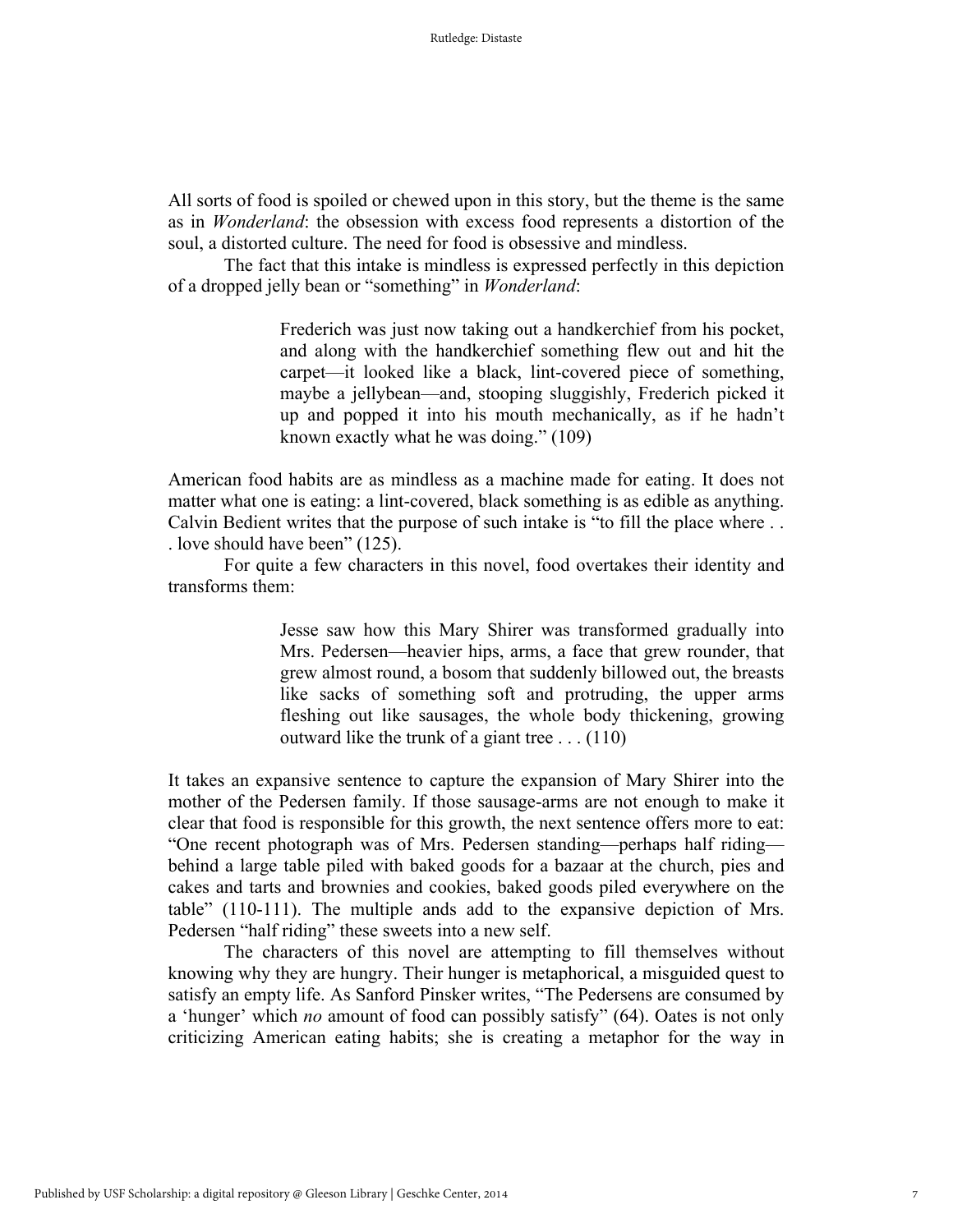which Americans tend to search outwardly for a way to fill a spiritual hunger of which they are only vaguely aware, if at all: "as if the psychodynamics of eating can fill an ill-defined void" (Pinsker 65). While Pinsker argues that these hungry characters are attempting to find a "personality," I would argue they are using food as a substitute for a deeper understanding of the self and its place in the world. Either way, the members of the Pedersen family are attempting to stuff a disturbing psychic emptiness.

Food is a substitute for a self for Mrs. Pedersen's expansive daughter, Hilda, as well. However, her expansion has more to do with hiding within her flesh, as though the more of her there is, the less likely people will be able to see her: "She subsided into herself. Eating . . . She subsided into that secret part of her, as if she were the baby growing inside this immense body, herself the body, nourishing herself. At the outermost level of her flesh there was activity—she was eating" (119). The body is a place where one can lose one's self. This, too, is a comment on America, the land of expansion. Dr. Pedersen enthusiastically tells Jesse, "When this war is over, Jesse, there will be marvelous growth. Everything will grow, expand" (101). The national obsession with "growth" is one way in which it fails to achieve a stable identity.

In contrast to this food-fueled expanse of self, there is in this novel an idea of a non-physical realm, a place that is pure and not connected to the raw nature of a body. Hilda is a mathematical genius. She thinks of the "bodiless purity of numbers" (123). However, her physical existence and obsession with food drag her back to the impure earth. This phrase about "bodiless purity" comes in a paragraph where she is eating a banana split: "an enormous dish of puffs of cream, walnuts, dyed cherries, strawberry ice cream, chocolate ice cream, peppermint ice cream, and large bruised slices of banana . . . She discovered that she was ravenously hungry" (123). The food comes first, then the hunger. But the hunger is always there, waiting to be lured out by "an enormous dish" of goodies. The physical self is like a permanently hungry animal with which one has been burdened. Hilda thinks, "*We have not chosen our bodies*." The intake of food is mindless, an uncontrollable action that obliterates the self: "*I cram my mouth with something—some chocolate—I am ravenously hungry . . . I hardly bother to chew the chocolate in my mouth; it is my jaws, my perfect teeth, that do the work*" (129). As with her brother's dropped jelly bean, Hilda crams "something" into her mouth before she is aware of what it is. Only when it is in her mouth does she realize it is "some chocolate." Food delivers its own meaning, which replaces the self along with any ideal of "bodiless purity."

This bodiless ideal is presented in a number of ways in *Wonderland*, always in contrast to the undeniable presence of the body and fat. Most often, the ideal is expressed by the science-minded in the novel. While Mary Shirer transforms physically into Mrs. Pedersen, Jesse hopes to transform beyond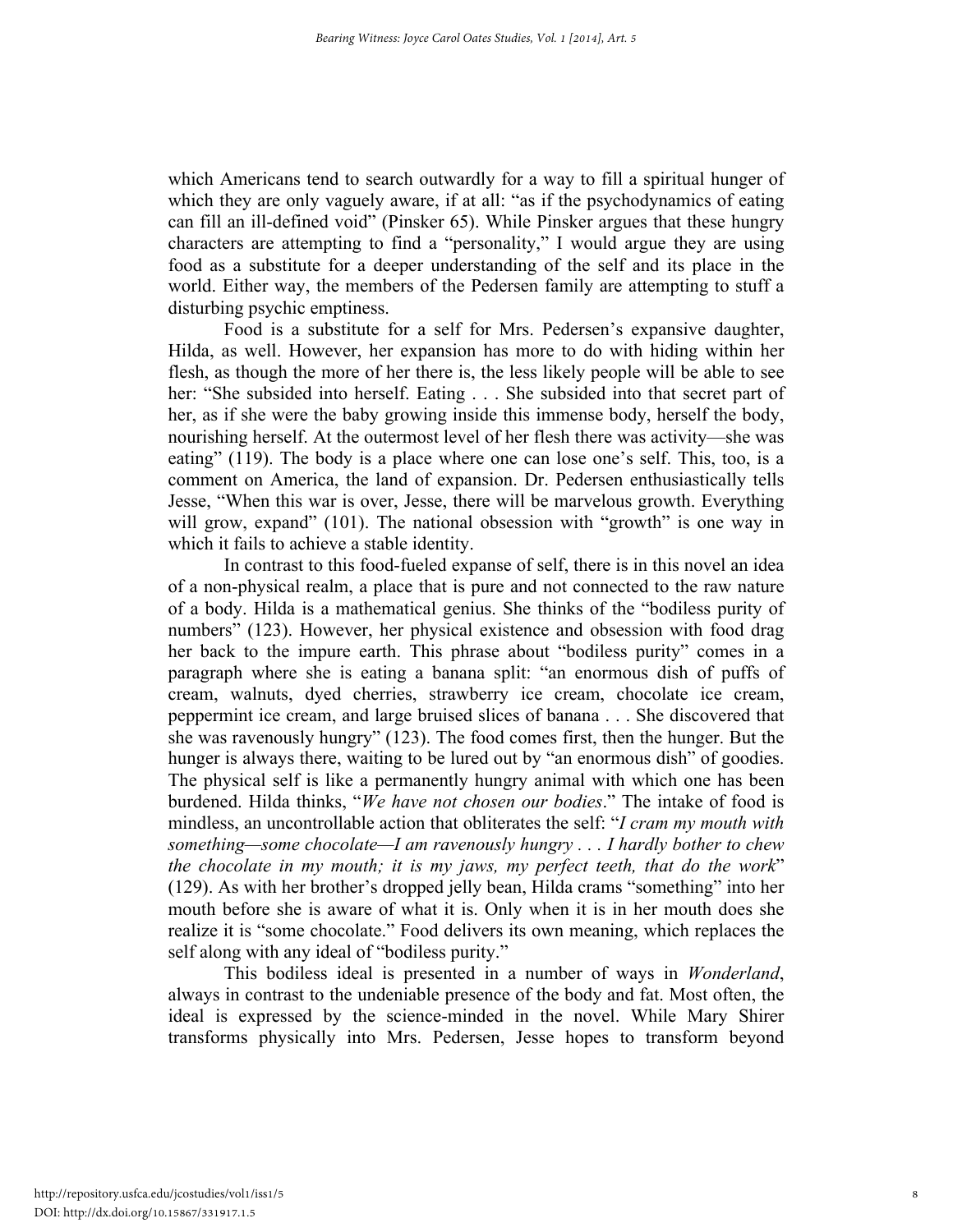physicality, into an invisible Dr. Vogel: "I would like to do this impersonally. Out of sight. I don't especially want to be Dr. Vogel, *Dr. Vogel* . . . I'd like to be a presence that is invisible, impersonal" (202). The repetition of his name, with the italicized "*Dr. Vogel*" emphasizes his sense of not being connected to his name. As he strives for a bodiless ideal, he is not that self, that name, that personality.

The scientific ideal is starkly contrasted to fat, as though fat represents, as for Hilda, the body overtaking that ideal. This, too, is about food; as Jesse becomes more science-minded, he loses his taste for food:

> Maybe he had forgotten to eat. Maybe he should eat. But his stomach cringed at the thought . . . Look at that man on the sidewalk ahead, strained and heaving with fat! Jesse stared. Fat, fat, a fat man, a fat face and body, even the feet big, swollen, a human being bursting with fat creamy flesh. Jesse could barely keep the disgust from showing on his face. But this man was sick. Fat people were sick. (210)

The ellipsis is in the original, showing the transition of Jesse's thought from hunger and nausea ("his stomach cringed") to disgust with the fat man. Later, Jesse says that "such quantities of flesh . . . were a kind of spiritual obscenity" (284). The purest self would be, once again, bodiless. Jesse's mentor, Dr. Perrault, expresses the same idea: "The brain would be better off without a body . . . It would be pure" (335). This purity would include no need for food. The food of *Wonderland* is spiritually obscene because it detracts from the purity of the self.

However, the food keeps coming. Mrs. Perrault brings "plate after plate, loaded with beef and potatoes and string beans and creamed onions" (328). As in the description of Hilda's banana split, Oates expands the sentence with multiple ands. The meals of this novel are abundant to the point of disgust: "Mrs. Perrault came back with more food . . . *Eat, Eat. Don't listen to them talking, just eat*. There was hardly room on the table for another bowl. A big red ceramic bowl of mashed potatoes" (330). The message from Mrs. Perrault is the opposite of science, the opposite of that ideal of purity. She suggests to Jesse that he focus on the food, not the conversation. The message is to turn off the mind and *eat*.

It is significant that the food is associated with Mrs. Perrault, not the husband or any of the other males at the meal. The ideals of science and the denial of the body are associated with the men of the novel. The women are the providers of food. The women, therefore, often represent physical existence. It is just this physical existence that Dr. Perrault does not recognize: "Jesse realized slowly that the old man did not believe in women, in their existence" (332). To be pure, one must refuse food, deny physicality and neglect women. That is the scientific ideal in the minds of these men.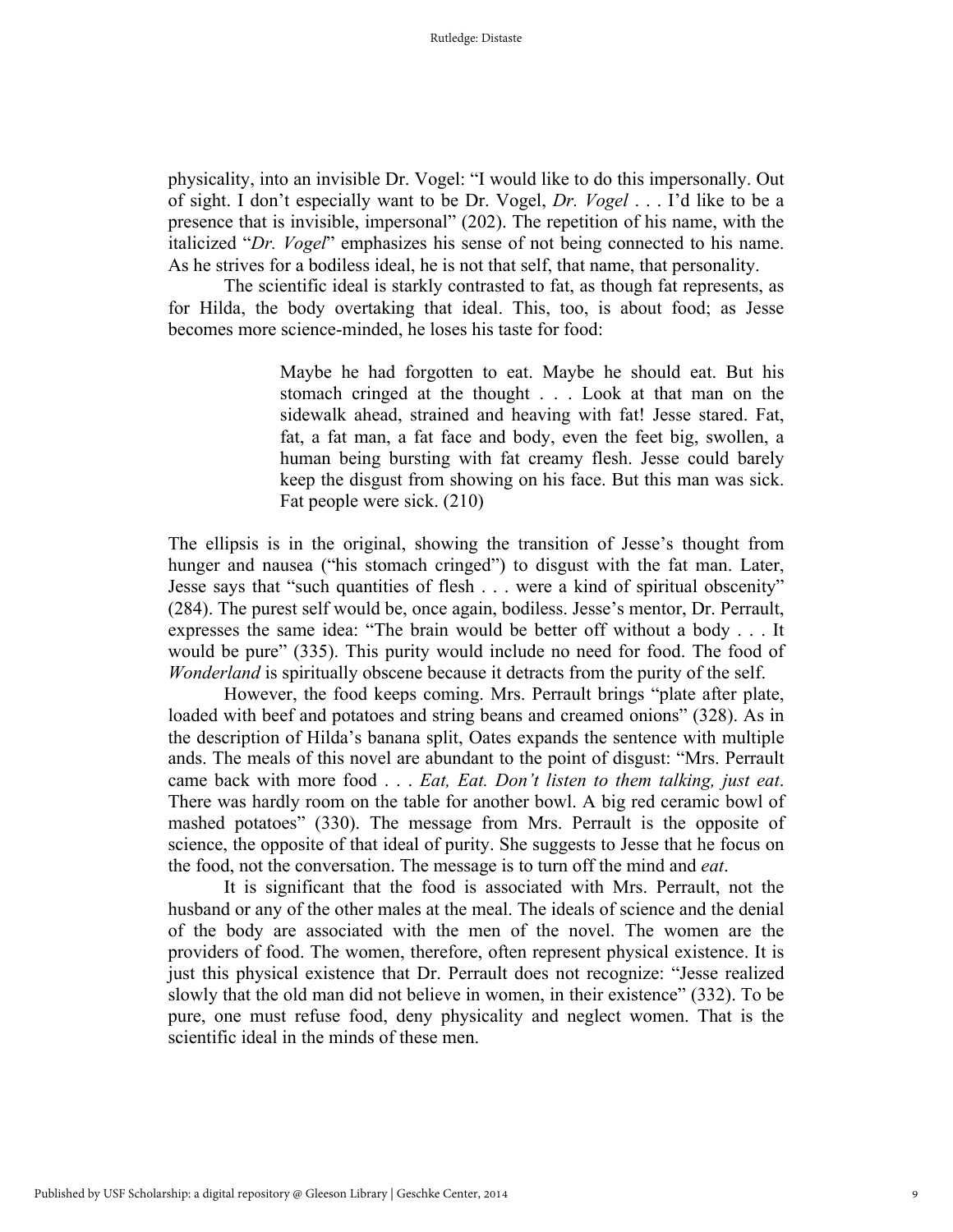*Wonderland*, which begins in 1939 and spans "more than thirty years," also includes characters who do not take on traditional roles (3). One such character is T.W. Monk, whose poem, "Wonderland," is placed at the start of the novel. Monk, who has a particular emptiness that he attempts to fulfill—one time, by cannibalism ("I helped myself to a piece of human being" (251))—writes a collection of poems entitled "Poems without People." When we see him later in the novel, the ideal of bodilessness is depicted once again. As always, this ideal is presented in contrast to the insistent presence of the body: "'I have consecrated myself to purity of all kinds,' Monk said. 'My only grossness is a craving for Milky Way bars'" (454). The purity of this poetic Monk is only impeded by candy and "shooting" drugs of some kind, perhaps "speed" (455). Oates again critiques the false ideal of attempting to live as an "essence" instead of a self: "You see before you not a man but an abstraction, an essence. My only grossness is chocolate candy" (454). In "Food Mysteries," Oates writes of "that ostensibly religious/spiritual activity whose intention is to detach the mind from the body, as if that were possible, or in any way desirable" (28). Monk's "grossness," his addiction to candy, shows the absurdity of this ideal. He is surrounded by the garbage of his addiction: "piles of candy wrappers on the cushions around him" (450). Candy even finds its way into the way he speaks: "he said with a snicker" (451). Ironically, Monk makes a statement that expresses the reason why his ideal is misdirected: "I have to take care of my head, you know, and the only way is by tending to the stalk that leads up" (454-455). He recognizes the need to take care of his physical self, but he fails to understand that Milky Way and speed do not provide the necessary nutrition.

When Jesse goes to Toronto to rescue his daughter who has been living with drug addicts (among other decadence), the drugs are also referred to as "
nutrition": "Angel will be all right as soon as the nutrition man arrives" (471). Clearly, the characters who consider drugs to be a source of nutrition are unhealthy, but they are only a degree less healthy than those who consume food in this novel. Nutrition is distorted in the culture of all of these characters. None of them know where to turn for true sustenance. In fact, the novel does not offer such options. All we see are the distortions, with little or no hope for a healthy sense of food and nutrition.

One reason for this unhealthy sense is the disconnect each character has between flesh and self. None of these characters identify with their bodies. None of them think of themselves as physical beings. The ideal of the bodiless self is as distorted as finding "nutrition" through anything other than a healthy relationship with food. In addition, this lack of awareness of themselves as physical beings connects to Oates's most prominent theme, the instability of identity. Because Jesse (like the other characters) is not grounded by a body, he can change his identity at each stage of his life: from Jesse Harte (10) to Jesse Pedersen (72) to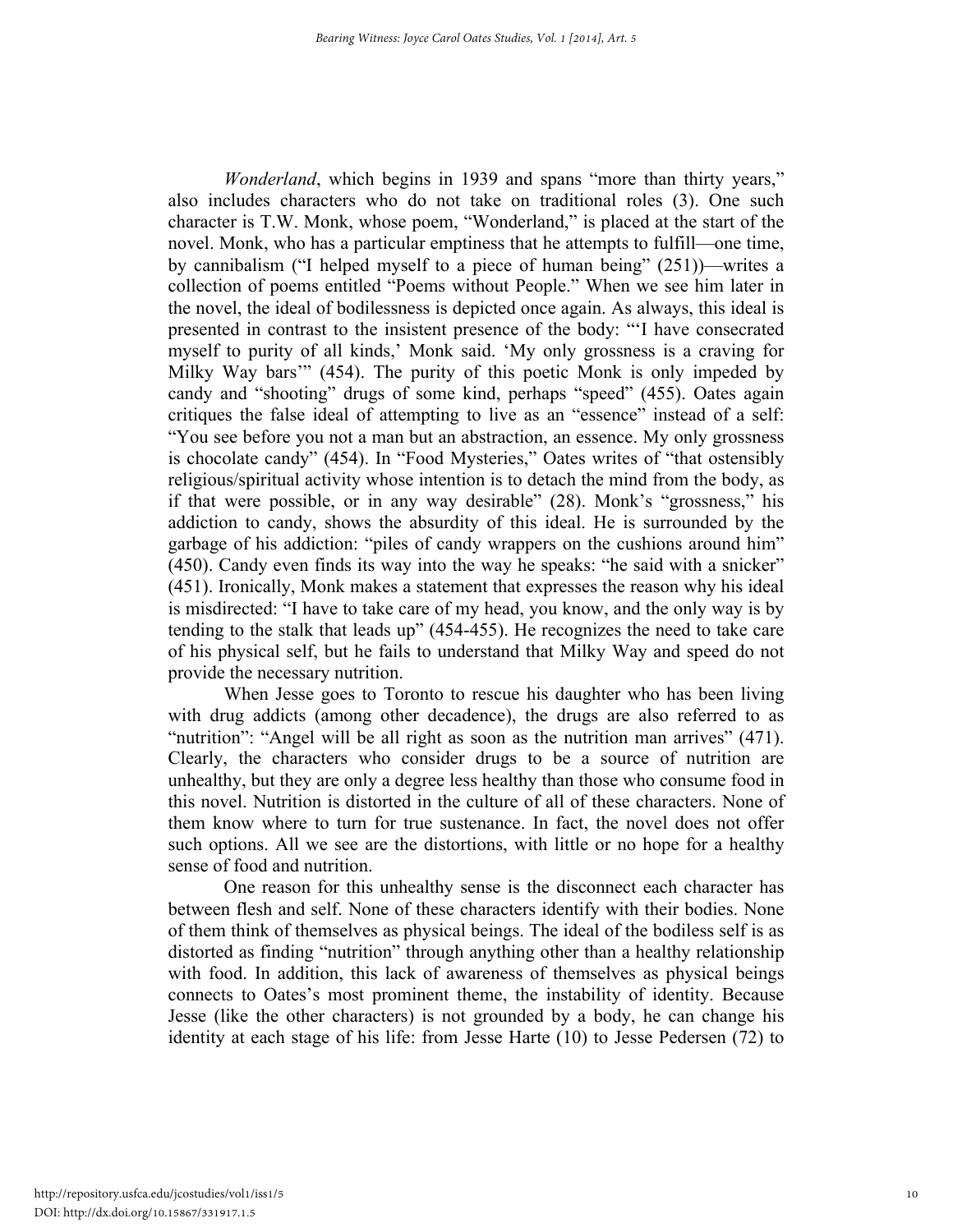Jesse Vogel (182) and, at work, Dr. Vogel (202). An unnatural intake of food is caused, at least in part, by this intangible sense of self or, in other words, an absence of any consciousness about one's tangible self, one's body. Hunger becomes unappeasable because the characters have no sense of themselves as living bodies.

The endless and misguided search for a self is depicted as constant hunger. Young Jesse hungers for a home:

> . . . he felt a strange despair, a sense of hollowness, emptiness, that was located in the center of his body, beneath his heart. It was a hunger that alarmed him. And when he turned toward home, headed home, his hunger increased as he walked, until by the time he entered the Pedersen home he was ravenous with hunger. This seemed to happen all the time. (81)

Hunger and home are the repeated words in this passage. Jesse's hunger grows as he approaches home because of the "emptiness . . . beneath his heart." Unfortunately, when he arrives at home, he will find a house full of people with a similar "hollowness."<sup>1</sup> The daily attempts to fill this hollowness with food prove to be unfulfilling. Nonetheless, they keep eating.

> "You know that my nature is coarse and greasy and bottomless. You know there is no end to me. You know I am always hungry," Hilda said.

And Mrs. Pedersen hurried out to the kitchen. (139)

In America, one responds to moments of existential emptiness with ice cream, even though one knows ice cream is not enough: "Mrs. Pedersen brought them ice cream, sometimes fudge or cake, puddings, candies, slabs of pie with whipped cream; tall icy milkshakes in hot weather, or fruit drinks with scoops of sherbet in them" (139).

There is another moment in this novel when it becomes clear that hunger is about much more than food. Jesse looks at the roses in Mrs. Pedersen's garden: "Jesse was dazzled by the roses. So many of them! Their lovely petals moved gently in the breeze, he had never seen such beauty; for some reason he felt a little hungry" (92). Jesse has not learned how to respond to beauty, to nature. All he

<sup>&</sup>lt;sup>1</sup> In her journal, Oates quotes Anne Sexton: "my hunger for love is as immense as your eating people in *Wonderland*" (34). While Sexton is commenting on herself, this is also a good insight into the significance of those "eating people" and their need for love.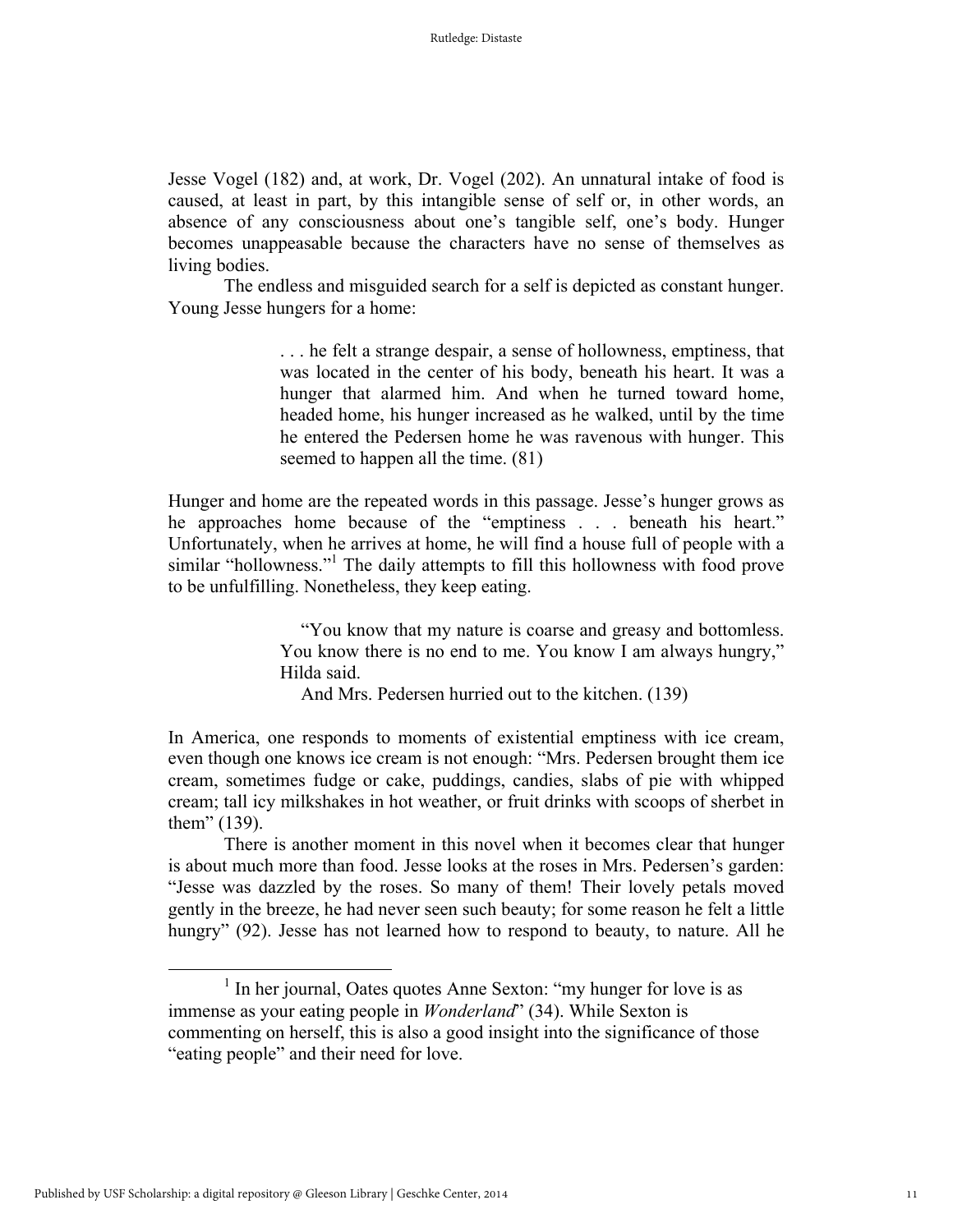knows, on some level, is that it is something he lacks. The scene continues as Mrs. Pedersen has something of a spiritual crisis, stating, "I can't go on"  $(92)$ .<sup>2</sup> The fact that food is the constant response to such existential moments is again alluded to in the description of Mrs. Pedersen: "she looked enormous, sad and enormous in the sunlight" (92). In *Wonderland*, Oates has created a family so empty they have no way to respond to the beauty of a rose, other than hunger. Food is the only motivation for them to "go on."

### *Broke Heart Blues***: The Spell of the Pig**

The final imagery of Oates's *Broke Heart Blues*, a novel about the students of Willowsville Senior High School, becomes an orgy of indulgence, in which those at the thirtieth reunion are equated with the pig they are roasting. Food is the central focus of what turns into a pagan ritual—not a coming-of-age ritual, but a coming-of-middle-age ritual. Those at the reunion engage in an unspoken ritual about facing—or refusing to face—one's mortality.

At the "traditional pig-roast buffet," the pig casts a spell over the reunion party: "And so we fell under the spell of the Pig" (331). This phrase—"fell under the spell of the Pig," with its capital P—is repeated six times. Here, as elsewhere in Oates's work, the people are both attracted and repelled by the food: "You stare appalled, fascinated" (331). The ritual devouring of this "succulent" pig is not, of course, due to an actual need for food: "Even those of us who'd stuffed ourselves earlier in the evening are panting with desire by the time the Pig is served" (331). The capital-p Pig is an American deity at the center of this pagan ritual of gluttony.

Ironically, overindulgence is a form of self-denial, as each character loses a sense of self while consuming the food. Even the classmate who has become a celebrity, Verrie Myers, succumbs to "the spell of the Pig": "Eating ravenously the morsels we fed her, not taking the time to use a fork, panting, 'Mmm! Mmmm! *Mmmm!*' as in the throes of cinematic sex" (332). The most refined and created—personality among them partakes of this exhibition of hunger. The sound track for the scene is a "hit single by Made in the USA, 'Hunger Hunger'" (333). Those at this after-party are not sure what exactly they hunger for—food, sex, recognition—all they know is that they have this insatiable hunger. They are vaguely aware of the emptiness within that Richard Everett mentions in *Expensive People*, and it is the "emptiness" that drives them to consume. They are empty; therefore, they eat.

The inspiration for this pig may have been found in an essay by Charles Lamb. A 1992 edition of *Antaeus* featured essays on food (essays that are now

 <sup>2</sup> This line echoes the final words of Samuel Beckett's *The Unnamable*, where the protagonist does, somehow, find a way to "go on": "I can't go on, I'll go on" (407).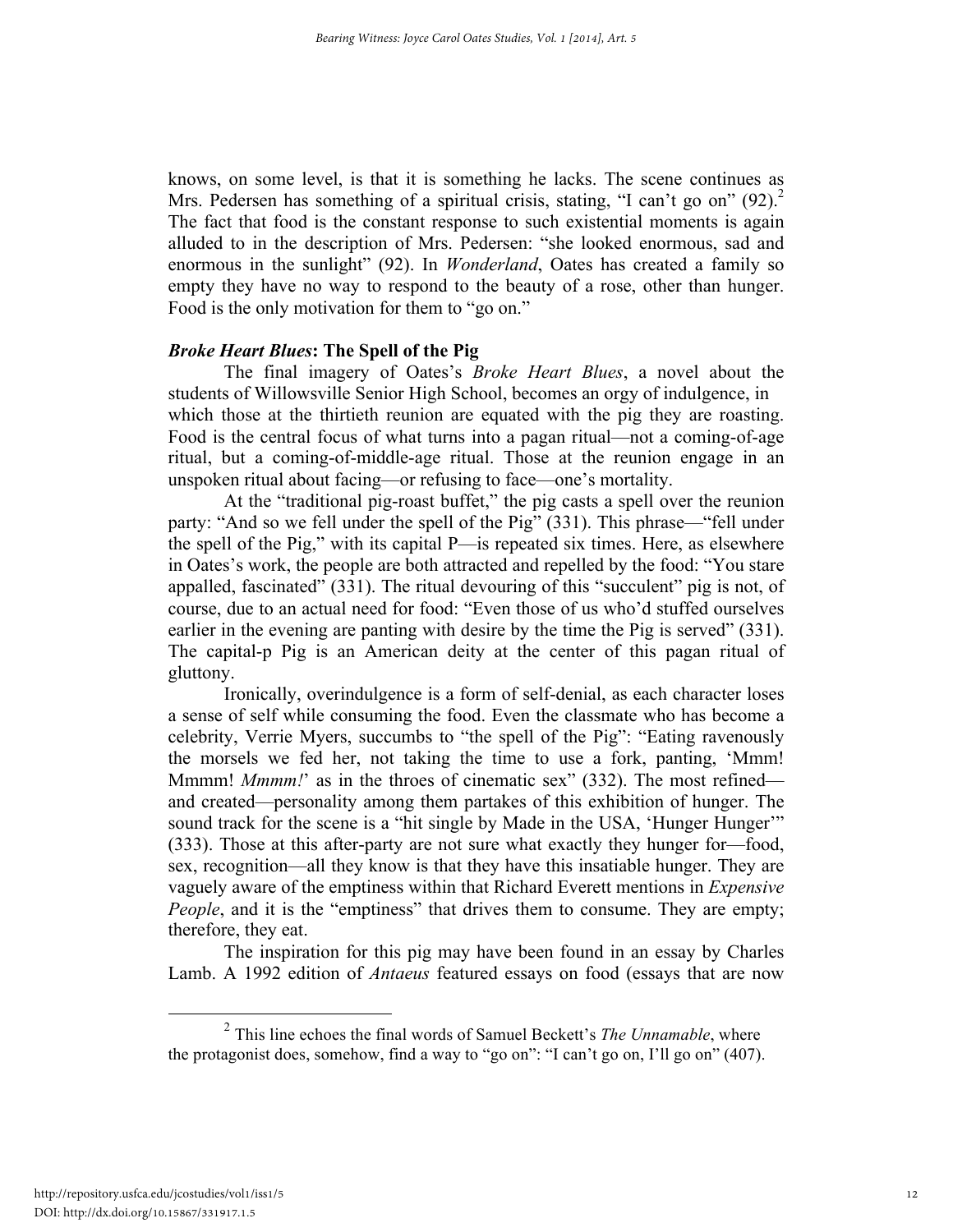collected in the book *Not for Bread Alone: Writers on Food, Wine, and the Art of Eating*). This collection includes Oates's essay "Food Mysteries" and Lamb's 1822 essay "A Dissertation Upon a Roast Pig." In this essay, Lamb describes a boy in China, son of a swineherd, and his accidental discovery of cooked pig meat: "he fell to tearing up whole handfuls of the scorched skin with the flesh next it, and was cramming it down his throat in his beastly fashion." Lamb describes the boy as "surrendering himself up" to the lure of the food (155). The boy is clearly under the spell of the Pig. Lamb and Oates both show that when under this spell, one's hunger can cause one to surrender an identity: one is nothing other than one's hunger.

As Lamb's discussion of roast suckling pig continues, it appears that the author is also under the spell of the Pig. He capitalizes, "ROAST PIG," and he writes,

> Of all the delicacies in the whole *mundus edibilis*, I will maintain it to be the most delicate . . . I speak not of your grown porkers things between pig and pork . . . but a young and tender suckling under a moon old—guiltless as yet of the sty . . . There is no flavor comparable, I will contend, to that of the crisp, tawny, wellwatched, not over-roasted, *crackling*, as it is well called—the very teeth are invited to their share of the pleasure at this banquet in overcoming the coy, brittle resistance—with the adhesive oleaginous—O call it not fat! But an indefinable sweetness growing up to it—the tender blossoming of fat . . . (157)

This is only an excerpt of Lamb's paean to the pig.

Oates's depiction of the reunion ritual, therefore, may be a satire of Lamb's tribute to pig meat. Whereas Lamb's essay is a celebration of roast pig, Oates's novel portrays a hallucinatory ritual. For Lamb, "no flavor [is] comparable," even the "tender blossoming fat" has "an indefinable sweetness"; for Oates the experience is more destructive than it is succulent.

For both writers, a suckling pig is the center of attention. Lamb emphasizes this in the above quotation: "I speak not of your grown porkers." In *Broke Heart Blues* it is somehow a very large suckling pig, one-hundred-six pounds: "'That's a lot of pig!' 'And we're a lot of appetite. *That's our tradition*'" (330). Depicting a suckling pig that is big enough for this American ritual of appetite adds to the satire and to Oates's critique of American appetites.

Plus, pig is not enough for this American tradition. After stuffing themselves with pig, they continue to stuff themselves with "party pizzas (twentyinch diameter)," almost against their collective will: "Somehow, who knew how (for we all protested we were stuffed to the gills with succulent roast pig), the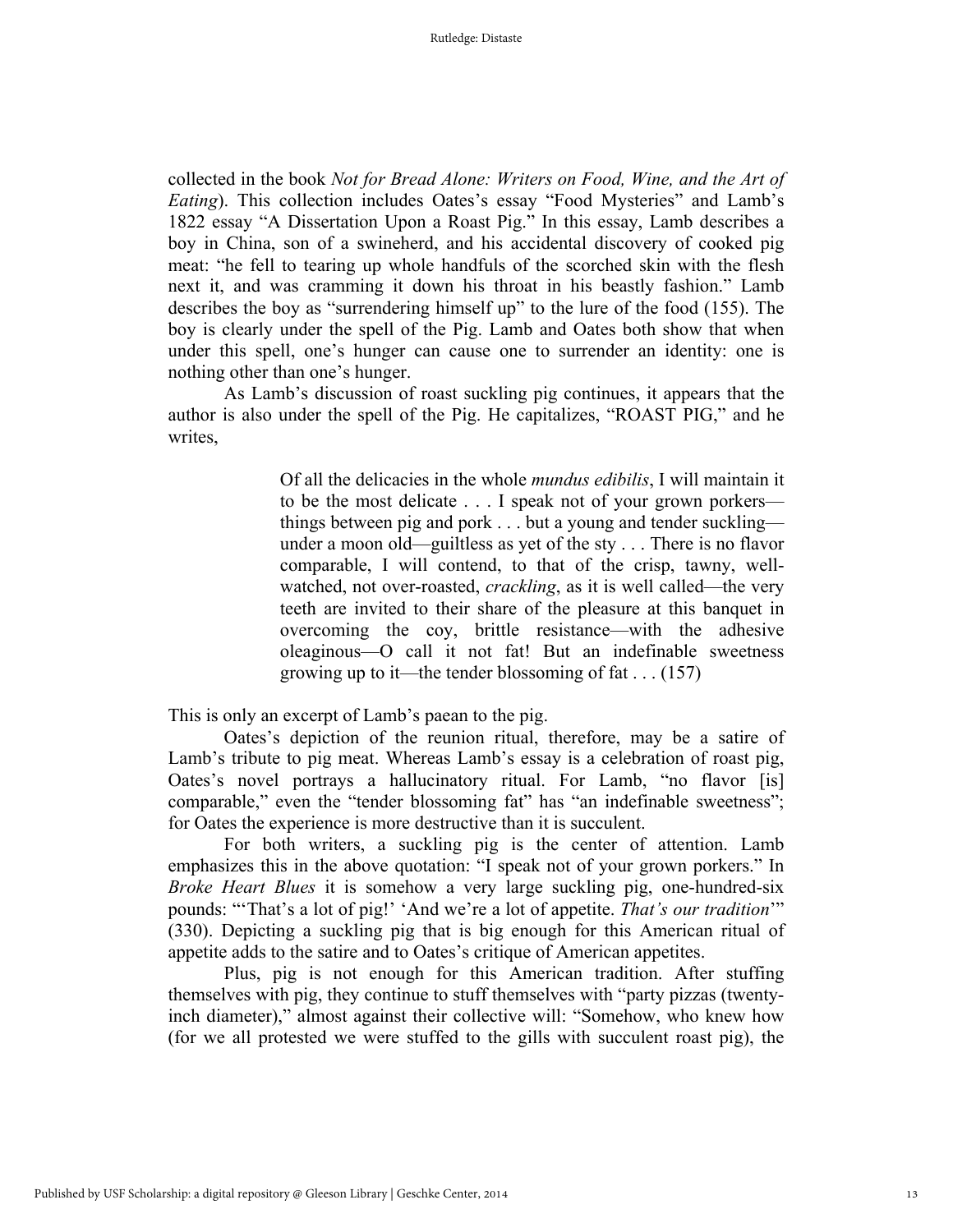enormous party pizzas, this with slices of pepperoni and Italian sausage, had been devoured" (351, 352). No one is responsible for eating this quantity of food: "Somehow . . . [the pizza] had been devoured." This eating is not intended to satisfy anyone's need for food; they were already "stuffed to the gills." It is eating itself that is necessary. As the song says, this is all about "Hunger Hunger," not a need for nutrition. It is a ritual of unfulfilled individuals who are attempting to relive their high school years; it is ritual denial of middle-age and impending mortality. It is a hunger that will never end: "Still, there was a hunger for dancing!" (352).

Because of the unappeasable hunger, bordering on the suicide by food that we hear about in *Expensive People*, food is associated with violence. The pizza is dangerous: "Crusts sharp as broken glass if you happened to step on them with bare feet" (352). The pig meat is also associated with violence: "steaming pork fumes rose out of the lacerated flesh" (333). This is a violent reunion ritual, intended not to celebrate a memory of high school, but to obliterate the fact of coming to middle age. Some dead classmates show up, complete with the wounds incurred in their violent deaths.

The idea that this pig is associated with their sense of death is emphasized in the description of Smoke Filer, a classmate who had been killed in a car wreck: "They said the T-Bird steering column had pierced him like a spit" (356). The classmates devour the details of his death as hungrily as they devour that roasted pig. The need for such details, such rumors and stories, is another appetite of the classmates, another means for stuffing their empty selves.

Sex, violence and food imagery all combine in the description of a group of female classmates practically raping Dwayne Hewson "star Wolverine quarterback, Willowsville mayor and well-respected local businessman, a husband and father of four kids" and host of the after-party: "We stared in amazement as they bore our buck-naked hairy host like a pig to the spit" (355, 356). The most respected of citizens is reduced to a hairy pig—"his hairy legs like sausage" (356)—who the women go on to toss into the swimming pool "with screams of female triumph," before tearing off their clothes and joining him.

It does not matter if he dies of a heart attack due to this logical extension of the orgy of food: "Literal death seemed somehow beside the point" (360). These middle age people seem to have lost the lives they had in high school, and the reunion is a desperate attempt to relive those times. In other words, they are dead anyway. Food is a substitute for a soul.

In addition, this novel is about the myths people create to give their lives meaning. They had lived for their version of John Reddy Heart, the mysterious student who becomes the center of their high school mythology. Mr. Feldman, a teacher who the students mock for his sense of superiority, states a significant theme of the novel and of the students' lives: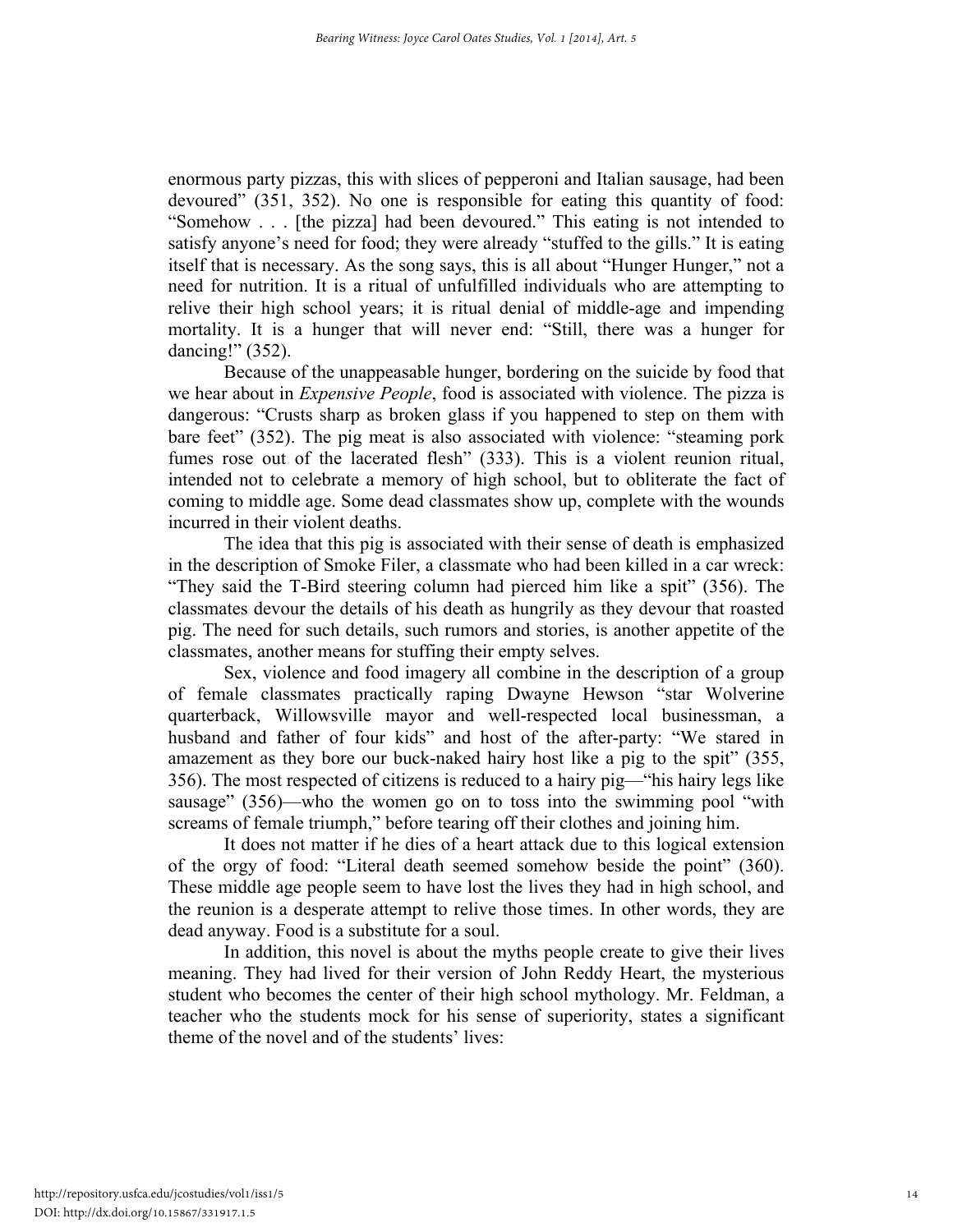There is an undeclared war between the ninety-nine percent of human beings who persist in believing in fairy tales and 'myths' and the valiant one-percent who use their intellects, reason, analyze . . . The human instinct to create myths seems to be as deeply rooted in our species as the instinct to bond, to mate, to reproduce . . . it's a primitive remnant that does not belong in such a civilization.

The students dislike this ambitious young teacher because "this guy, this jerk, reported to be completing his Ph.D. at Syracuse University, headed for university teaching, had the right to lecture us about our souls" (199). When Feldman shows some insight into the students' souls and their addiction to myths, the students do not have the spiritual depth to grasp these concepts.

By showing the same people at their thirtieth reunion, having been unable to find a replacement myth, a meaning for their lives, Oates extends the novel to a larger commentary on American life: when the myth becomes unsustainable, the believers are left with little reason to live, even if the appetite remains. Food—pig and pizza—comes to represent their insatiable appetites, their vacuous souls, their craving for something that they cannot articulate: "*our words are so fucking inadequate*" (47).

#### **American Nausea: "Ugly"**

In the short story "Ugly," from the collection *Haunted: Tales of the Grotesque*, the protagonist (Alice<sup>3</sup>) shows how one's sense of self affects one's sense food. She is both nauseated by food and attracted to it, a sense that is connected to her self-loathing, specifically her disgust with her physical self. She feels compelled to eat other customers' leftovers, even if such behavior disgusts her. This unhealthy interaction with food reflects her unhealthy sense of self.

In the art of Joyce Carol Oates, an unhealthy sense of self will result in an unhealthy attitude toward food. Xavia works as a waitress at the Sandy Hook Inn, and she is disgusted by her attraction to leftovers:

 $3$  She is named only once, in a Thanksgiving discussion with her mother (29). The fact that she only has this name when she is in a family context demonstrates the idea that she loses this identity of daughter and family member when she is on her own. In most of the story, she lives alone, away from her family, and the name "Alice" no longer applies. In a discussion with her former teacher, Mr. Cantry, she spontaneously renames herself "Xavia": "Xavia was not a name I'd heard of until that moment. Like static it had flown into my head" (23).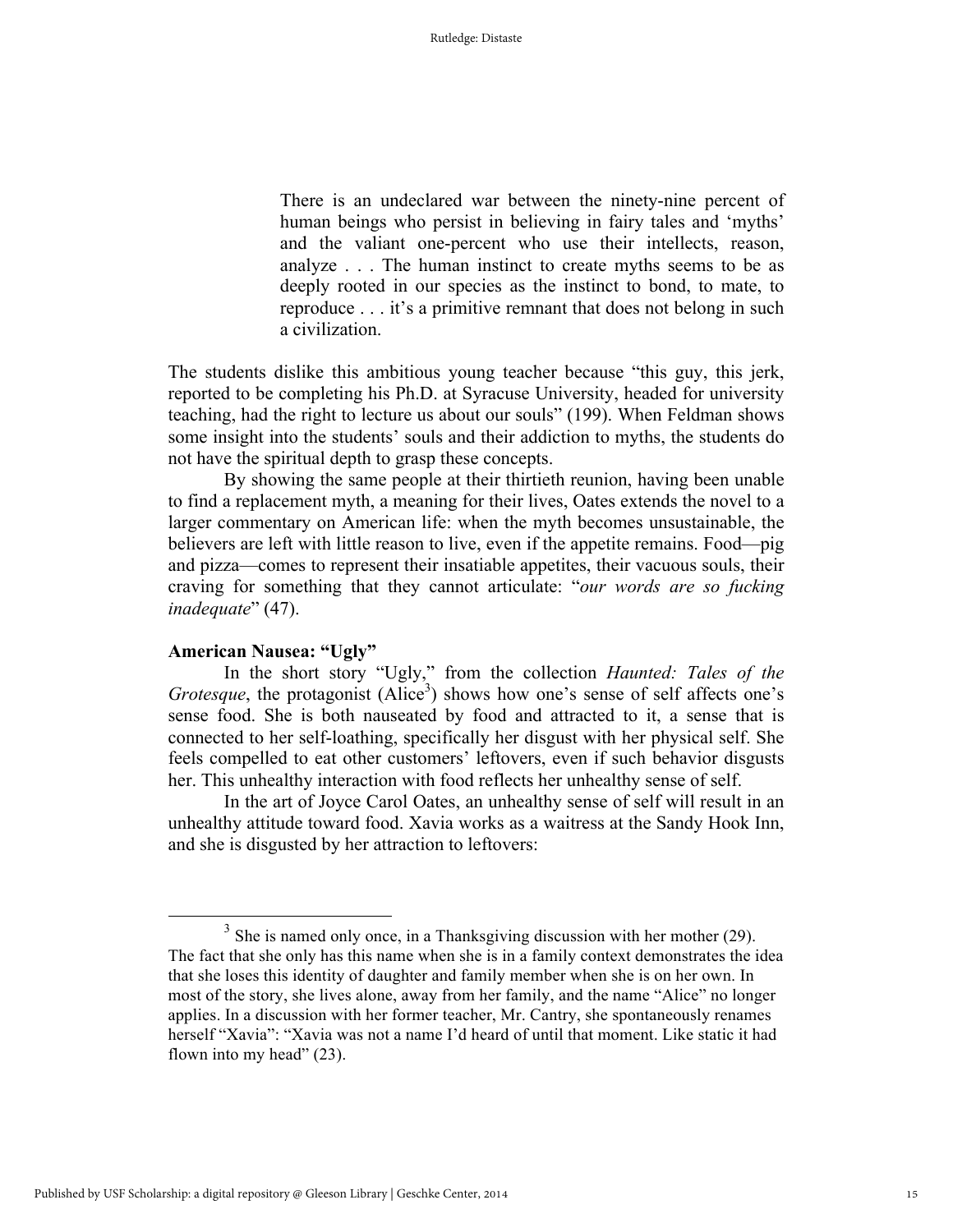My only weakness, which I tried to keep secret, was eating leftovers from customers' plates. Like most food workers, I had quickly developed a repugnance for food; yet I continued to eat, despite the repugnance; once I began eating, no matter what the food, no matter how unappetizing, my mouth flooded with saliva and it was impossible for me to stop eating (36).

Her lack of self-awareness makes her vulnerable to the urges of her physical self. She is disgusted by food but finds it "impossible" to stop eating. Among the items she is compelled to consume are "the remains of a cheeseburger almost raw at its center, leaking blood" (36). In the "Afterword" to *Haunted*, Oates writes of the literary effects of "blunt *physicality*" (304, italics in the original). It is this physicality that Xavia is both attracted to and repelled from, whether in regard to herself or food. Xavia's unhealthy sense of her physicality carries over into her unhealthy sense of food.

Her sense of ugliness is her sense of being an adult, her sense of sexuality. She fails to identify with the pictures of herself as a child: "This is a pretty little girl and I'm ugly" (29). This first-person narrative is about her lack of selfawareness. Although she thinks of herself as ugly, she admits that she does not know how she looks: "What did I look like, aged twenty-one? I wasn't sure" (19). She develops a sense of self based on the idea that she is "ugly." She even discusses the advantages of being "ugly": "you don't waste time trying to look your best, you will never look your best" (19).<sup>4</sup> Mary Allen discusses some of Oates's female protagonists who choose to be "ugly": "Since so much stress comes with sexual involvement, it is preferable to discourage men by being ugly" (65). She discusses a number of short stories in this context, including "Normal Love," "What is the Connection Between Men and Women?" and "Stalking." The sense of ugliness as a defense against sexuality is a theme Oates explores in a number of contexts.

Xavia could be said to have an Avoidant Personality. Len Sperry discusses the differences between an Avoidant Style and an Avoidant Disorder (35). Xavia seems to be closer to a disorder. Among the traits that would place one within this

<sup>&</sup>lt;sup>4</sup> One might compare Alice/Xavia to Flannery O'Connor's Joy/Hulga in "Good" Country People." Both change their names in an attempt to suit their sense of adult ugliness. Both feel detached from their physical selves. Both express a sense of spiritual emptiness; although Xavia connects this with the "belly" (32) and Hulga connects it with the brain. Greg Johnson refers to O'Connor as "to some degree . . . the literary mentor Joyce lacked in her personal life" (107). Harold Bloom refers to O'Connor as "Oates's inescapable precursor" (5). Brian Sutton argues that Oates had an "unconscious obsession" with O'Connor and that "comparing the two is almost commonplace among scholarly writers" (54).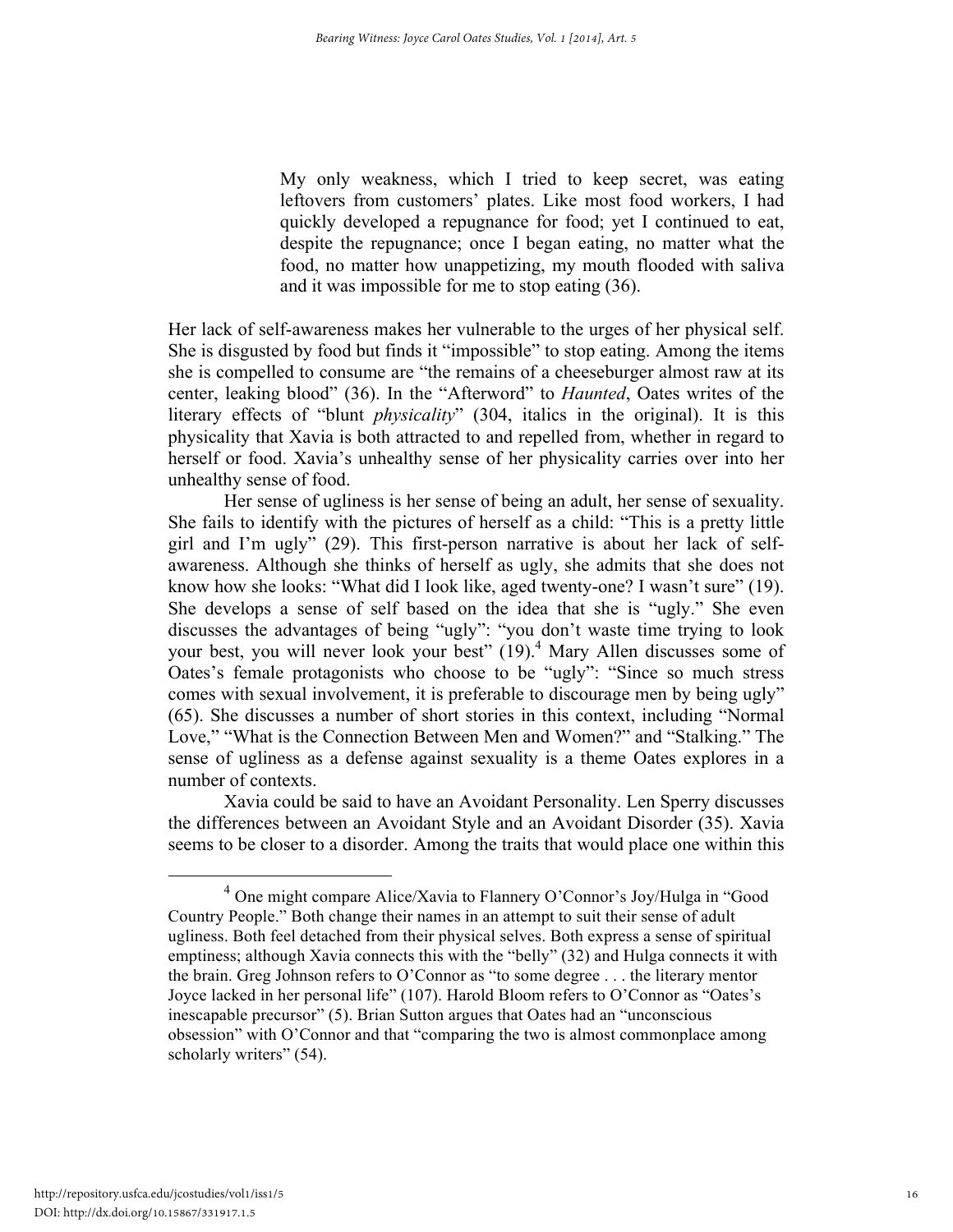category are "longstanding dysfunctional beliefs about others" (34). This is clearly the case when Xavia fails to accept the photographs of herself as a baby as truly depicting her: "This is someone else, this isn't me! This is a pretty girl and I'm ugly and *this isn't me*!" (29). Dr. Sperry writes that "parental rejection" can be a key factor in an Avoidant Personality. Xavia's mother responds to her rejection of those photographs by saying, "You break my heart! You *are* ugly! Go away, get away! We don't want you here! You don't belong here with normal people!" (29). Clearly, this complete rejection has been a formative factor for her personality.

Drs. Randy Sansone and John Levitt indicate an avoidant "individual's self-concept is significantly negative" and that he or she will "perceive that they are inherently undesirable" (153). They cite a study that links this disorder to an eating disorder (ED): "*the ED might replace intimate relationships by providing an important life focus for time, energy and emotions*" (159, italics in the original). Xavia is using food as an escape from her negative emotions. Eating leftovers may reflect her uncertain sense of self and avoidance of healthy social interactions.

Xavia's sense of self, food, physicality and sexuality all combine in this image from her "rare dream":

> *They were eating pieces of meat, with their fingers. I saw bright blood smeared on their mouths and fingers. I saw that they were eating female parts. Breasts and genitals. Slices of pink-glistening meat, picked out of hairy skin-pouches they way you'd pick oysters out of their shells*" (26-27).

Her refusal (or inability) to achieve any level of self-awareness leads to this subconscious response to being the object of sexual attraction. Sexuality, like leftovers, combines the qualities of attraction and repugnance. Xavia becomes as passive as Connie at the end of "Where Are You Going, Where Have You Been?"; when her boss, Mr. Yardboro, invites her for "a ride," she accepts and thinks, "*Where are we going? What will you do to me?*" (28). Xavia's lack of selfawareness leads to an uncertain sense of her physicality and a refusal to develop an active understanding of her sexuality. Unlike fifteen year old Connie, Xavia is twenty-one and uncomfortably placed in an adult setting.

As in the story "Thanksgiving" and the novel *Wonderland*, North America's most gustatory holiday is present in "Ugly." Discomfort of domestic family life is associated with the ritual of Thanskgiving, a sickening ritual: "there I was, in the old house, the house of one thousand and one associations and all of them depressing, the smell of the roasting turkey sickened me, the smell of the basting grease, the smell of my mother's hair spray" (29). The "associations" of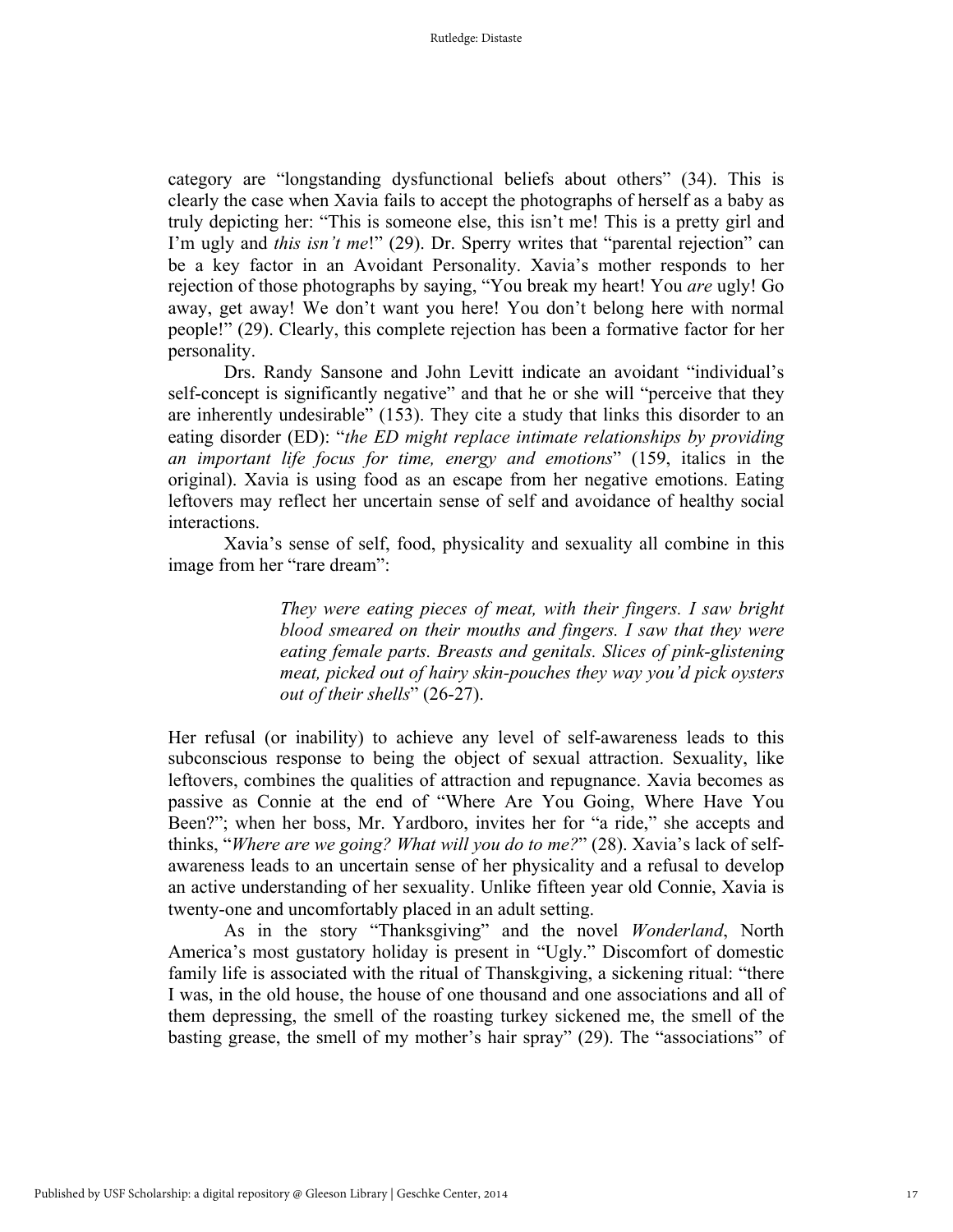this brief scene show that Xavia's disgust with food is related to her disgust with her mother and her family life. As in Oates's other depictions of Thanksgiving, this holiday has a way of intensifying these themes.

"Ugly" ends with the gutting of fish, a scene that combines violence, "blunt *physicality*," self-disgust and the attraction/nausea that is often associated with Oates's images of food: "Guts stuck to my fingers. Blood, tissue. Bits of broken bone beneath my nails . . . Later I'd discover a strand of translucent fish gut in my hair and I'd understand why Mr. Yardboro smiled at me in that way of his" (43). Xavia's discomfort with her physical self—with herself as a physical being—combines with her repulsion/attraction toward sexuality in the story's final image: "Through my life I'd never be able to eat fish without smelling the odors of the Sandy Hook kitchen and feeling a wave of excitement shading into nausea. Raw fish guts, fried fish, greasy bread crumbs. I was sickened but still I ate" (44). Here Xavia's attitude toward physicality and food is expressed in a way that shows a lifelong memory of the experience ("Through my life . . ."). Perhaps there is a hint of her overcoming this combination of nausea and disgust, as the final sentence suggests the narrator remembers rather than continues to experience this feeling. If there is a slight sense of development in the narrator, a small sense of hope, it only comes with the statement that she does, in her life, eat fish. Perhaps that offers just enough information to argue she has developed a healthier sense of food and, more significantly, a healthier sense of her physical self.

The key point is that the eating disorder is not about food: Drs. Sansone and Levitt explain that "beneath the façade of avoidance lies the desire to connect with others" (159); Xavia thinks, "Loneliness is like starvation: you don't realize how hungry you are until you begin to eat" (23). This sentence also offers a hint of hope, a bit of self-awareness that transcends the events in the story.

# **Conclusion**

Hilde Bruch wrote, "There is no human society that deals rationally with food in its environment, that eats according to the availability, edibility, and nutritional value alone" (3). The art of Joyce Carol Oates illustrates this irrational sense of food. Most of her characters fail to eat for "the availability, edibility, and nutritional value alone." For Oates, the way one eats reflects not only on one's psychological flaws, but the flaws of American culture. The American intake of food ranges from the gluttonous to the disgusted, with little in between. There is often a meeting of those apparent opposites, where nausea combines with obsession.

While I have been discussing primarily those characters who overindulge in food (and often feel disgust at the overindulgence), Greg Johnson has stated: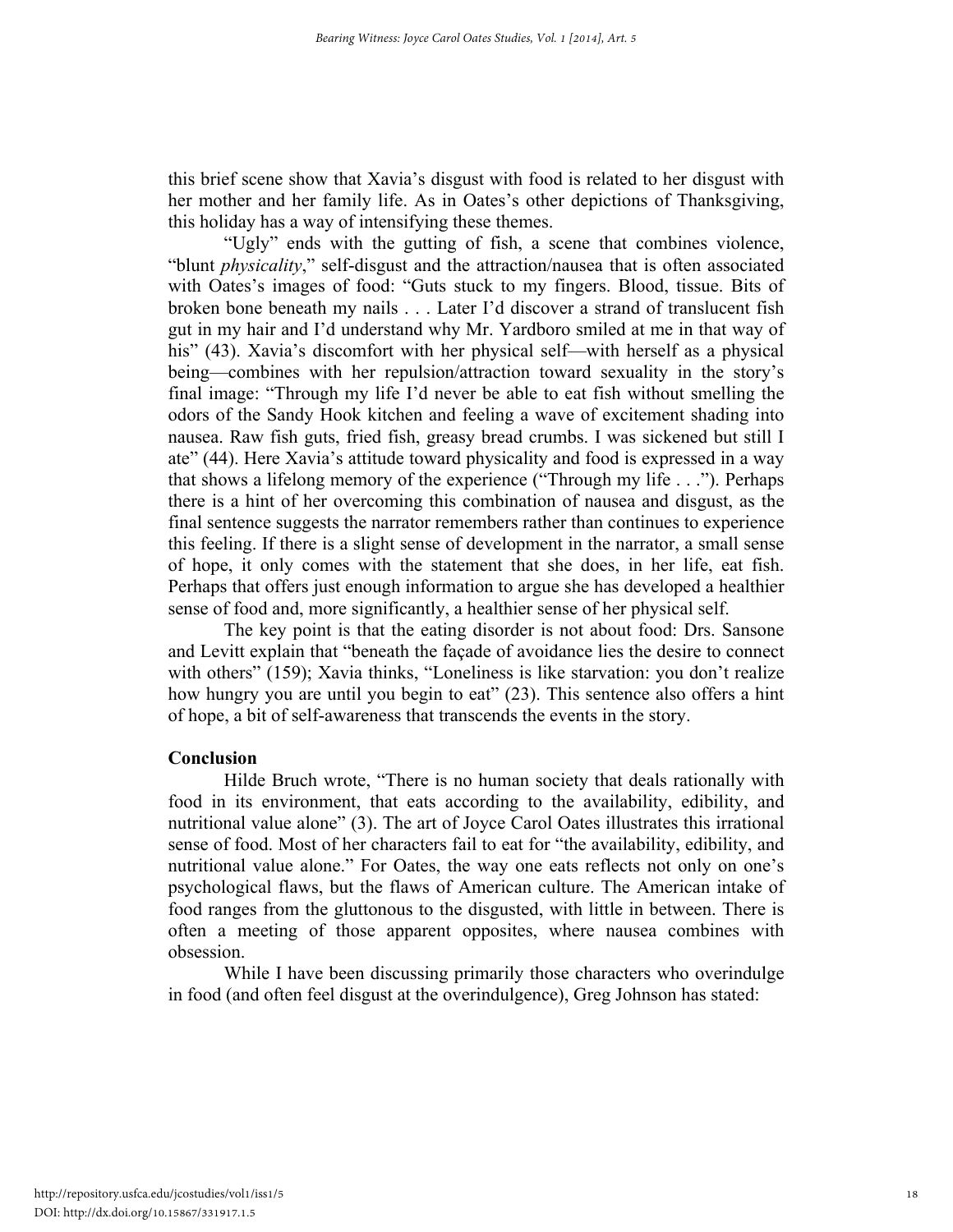[Oates's] female protagonists in every decade of her career— Karen Herz in *With Shuddering Fall* (1964), Elena Howe in *Do With Me What You Will* (1971), Marya Knauer in *Marya: A Life*  (1986), and Marianne Mulvaney in *We Were the Mulvaneys* (1996)—disdain the process of eating. (173)

I would add to this list the unnamed girl of "Orange" (a brief stage piece in Oates's *I Stand Before You Naked*). This scene, less than eight pages in length, portrays a number of Oates's concerns with food. Johnson goes on to discuss the correlation between anorexia and the denial or refusal of sexuality: "This drive toward anorexia is often coupled with a portrayal of female sexual experience in wholly negative and destructive terms" (173). While this is certainly true of characters such as the protagonist of "Ugly," it should be clear that Oates is not only interested in anorexia. She is intrigued by all kinds of unhealthy attitudes toward food and the physical self.

It should be noted, though, that her depictions of food are not always negative. One positive example is the meal that Marianne cooks for her brother Patrick in *We Were the Mulvaneys*: "Marianne's minestrone was the most delicious soup Patrick had ever tasted: steaming-hot, in stoneware bowls, a thick broth seasoned with fresh basil and oregano, containing chunks of celery, tomato, carrots, red onion, beans, chickpeas and macaroni" (221). More details of the meal follow. This delicious soup may represent Marianne's attempts to make her own life, at this point in the novel. This soup represents the self and the soul she has created at the Green Isle Co-Op. Even when the depiction of food is positive, for Oates, it represents not just good food, but the state of a character's soul.

In *Missing Mom*, food plays a complex though primarily positive role. Specifically, the making and sharing of bread is a positive spiritual process for Gwen Eaton and her daughter Nikki. The daughter learns this by recalling the words of her deceased mother: "*kneading is happiness, when you knead bread you enter a zone of happiness . . . when you share bread with others it's happiness*" (282). We learn later, however, that it is the making and the sharing that create this happiness, not necessarily the taste of the bread. When Nikki shares her homemade bread with Alyce Proxmire, made from her mother's recipe for "Alyce's Bread," the bread "hasn't much taste except a kind of sawdust-carrot taste"; nonetheless, "she seemed happy, and in a way it made me happy, too" (348). The happiness comes from the creating and the interaction, not the food itself.

Johnson also writes that in 1967 "Joyce was five foot nine [and] sometimes weighed as little as ninety-five pounds": "Joyce would speculate that she had been suffering a form of anorexia" (172). In 1976, Oates writes in her journal: "the necessity of eating appalls me, as it did some years ago . . . I mean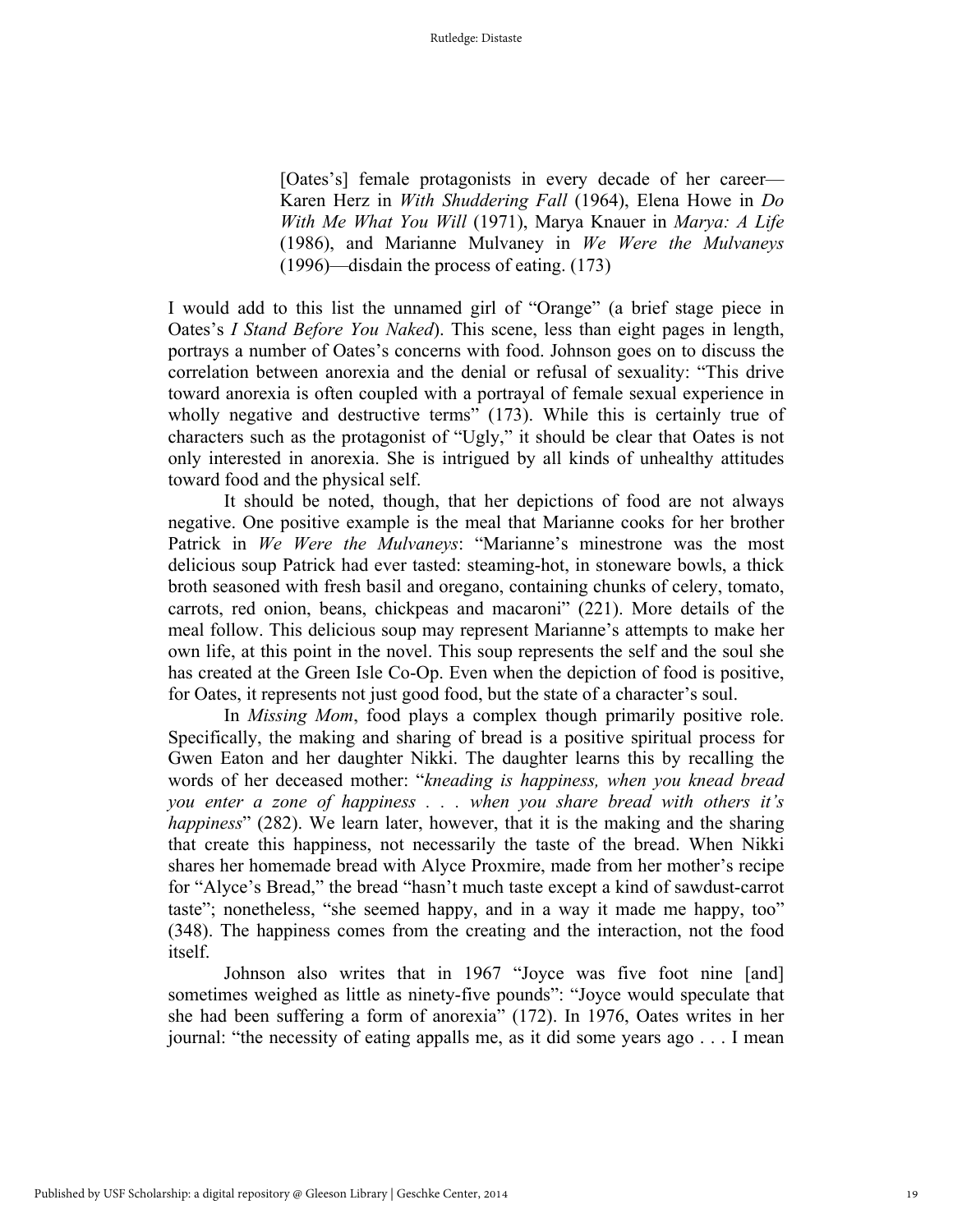the fact that one must eat" (113). However, her depictions of unhealthy behaviors in relation to food are too various to attach a biographical meaning to them. What is certain, though, is that she consistently expresses disgust toward overindulgence: "Joyce sometimes expressed a revulsion toward food and toward parties generally, describing an event at the Detroit Golf Club where she had witnessed heaping displays of food that she found disgusting" (Johnson 172). Her "revulsion" and "disgust" towards such abundance works its way into her fiction as a critique of American hunger and emptiness.

In "Writer's Hunger," Oates writes, "Of course I understand that food is symbolic: a kind of poetry." Oates's depictions of food consistently symbolize the spiritual hunger that comes from misguided values. American values create an emptiness that her characters fail to understand. In the art of Joyce Carol Oates, food is often symbolic of a misdirected spiritual need.

## **Works Cited**

- Allen, Mary. "The Terrified Women of Joyce Carol Oates." *Joyce Carol Oates*. Ed. Harold Bloom. New York: Chelsea, 1987.
- Araújo, Susana. "Space, Property and the Psyche: Violent Topographies in Early Oates Novels." *Studies in the Novel* 38.4 (2006): 397-413.
- Beckett, Samuel. *Three Novels: Molloy, Malone Dies, The Unnamable*. New York: Grove, 2009.
- Bedient, Calvin. "Blind Mouths." *Partisan Review* 39.1 (1972): 124-127.
- Bender, Eileen. "Autonomy and Influence: Joyce Carol Oates's *Marriages and Infedelities*." *Joyce Carol Oates*. Ed. Harold Bloom. New York: Chelsea, 1987.
- Blackwell, Stephen. "Nabokov's Wiener-schnitzel Dreams: *Despair* and Anti-Freudian Poetics." *Nabokov Studies* 7 (2002/2003): 129-150. http://dx.doi.org/10.1353/nab.2010.0014
- Bloom, Harold. "Introduction." *Joyce Carol Oates*. Ed. Harold Bloom. New York: Chelsea, 1987.
- Bruch, Hilde. *Eating Disorders: Obesity, Anorexia Nervosa, and the Person Within*. New York: Basic, 1973.
- Burwell, Rose Marie. "*With Shuddering Fall* and the Process of Individuation." *Joyce Carol Oates*. Ed. Harold Bloom. New York: Chelsea, 1987.
- Johnson, Greg. *Invisible Writer: A Biography of Joyce Carol Oates*. New York: Dutton, 1998.